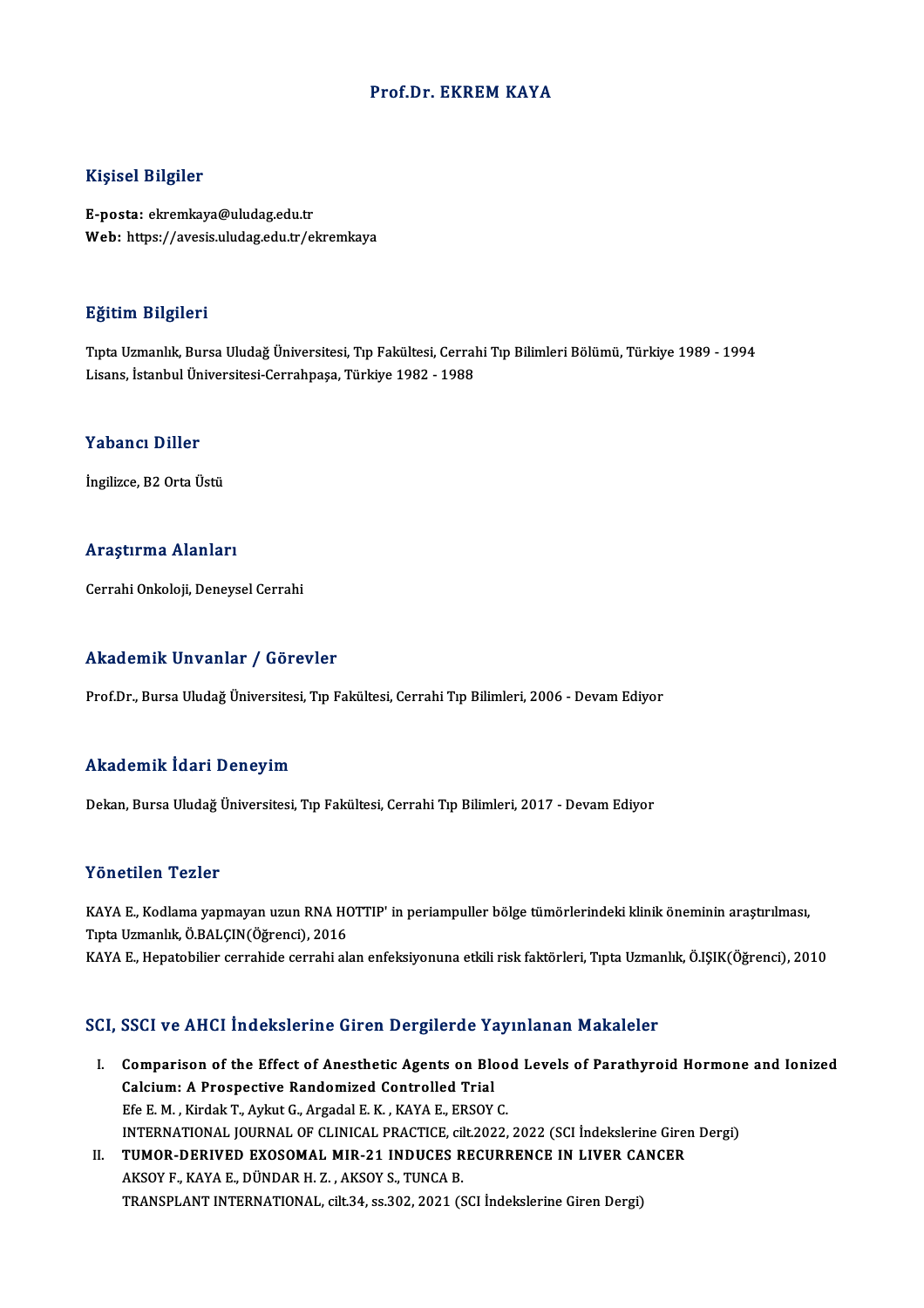LONG NON-CODING RNA HULC OVEREXPRESSION PREDICTS TUMOR<br>HEPATOCELLULAR CARCINOMA AFTER LIVER TRANSPLANTATION LONG NON-CODING RNA HULC OVEREXPRESSION<br>HEPATOCELLULAR CARCINOMA AFTER LIVER TI<br>AKSOY F., KAYA E., AKSOY S., DÜNDAR H. Z. , TUNCA B.<br>TRANSPLANT INTERNATIONAL Gil 24, G2 202, 2021 (S AKSOY F., KAYA E., AKSOY S., DÜNDAR H. Z. , TUNCA B.<br>TRANSPLANT INTERNATIONAL, cilt.34, ss.302, 2021 (SCI İndekslerine Giren Dergi) IV. Outcomes of marginal grafts in cadaveric liver transplantation TRANSPLANT INTERNATIONAL, cilt.34, ss.302, 2021 (SCI İndekslerine Giren Dergi)<br>Outcomes of marginal grafts in cadaveric liver transplantation<br>Tasar P., Dundar H. Z. , Sigirli D., ŞENOL K., Celik F., Selimoglu K., Iscimen R Outcomes of marginal grafts in cadaveric liver transplantation<br>Tasar P., Dundar H. Z. , Sigirli D., ŞENOL K., Celik F., Selimoglu K., Iscimen R., Kij<br>TRANSPLANTATION, cilt.105, sa.8, ss.99, 2021 (SCI İndekslerine Giren Der V. Hepatic Artery (HA) reconstruction on back table in deceased-donor liver transplantation surgery. TRANSPLANTATION, cilt.105, sa.8, ss.99, 2021 (SCI İndekslerine Giren Dergi) Hepatic Artery (HA) reconstruction on back table in deceased-donor<br>10-year experience of a single center<br>ŞENOL K., Dundar H. Z. , Ar T. P. , Ulas A., Bagci K., Balkan E., Yegen A., KAYA E.<br>TRANSPLANTATION silt 105, sa 8, s 10-year experience of a single center<br>ŞENOL K., Dundar H. Z. , Ar T. P. , Ulas A., Bagci K., Balkan E., Yegen A., KAYA E.<br>TRANSPLANTATION, cilt.105, sa.8, ss.143-144, 2021 (SCI İndekslerine Giren Dergi)<br>Liver derived exese VI. Liver-derived exosomes in liquid biopsies: advantage before liver transplantation - a pilot study Aksoy F., Dundar H. Z., Aksoy A. S., Tunca B., Kiyici M., KAYA E. Liver-derived exosomes in liquid biopsies: advantage before liver tr<br>Aksoy F., Dundar H. Z. , Aksoy A. S. , Tunca B., Kiyici M., KAYA E.<br>TRANSPLANTATION, cilt.105, sa.8, ss.80, 2021 (SCI İndekslerine Giren Dergi)<br>Clinical Aksoy F., Dundar H. Z. , Aksoy A. S. , Tunca B., Kiyici M., KAYA E.<br>TRANSPLANTATION, cilt.105, sa.8, ss.80, 2021 (SCI İndekslerine Giren Dergi)<br>VII. Clinical Features and Short-Term Outcomes of Bariatric Surgery in Morbidl TRANSPLANTATION, cilt.105, sa.8, ss.80, 2021 (SC<br>Clinical Features and Short-Term Outcomes<br>Institutional Experience at a Rural Hospital<br>SENOL K Ferhatogly M E Kogaeli A A DÜNDA Clinical Features and Short-Term Outcomes of Bariatric Sunstitutional Experience at a Rural Hospital<br>SENOL K., Ferhatoglu M. F. , Kocaeli A. A. , DÜNDAR H. Z. , KAYA E.<br>RAPIATRIC SURGICAL PRACTICE AND RATIENT CARE sitt 16 Institutional Experience at a Rural Hospital<br>ŞENOL K., Ferhatoglu M. F. , Kocaeli A. A. , DÜNDAR H. Z. , KAYA E.<br>BARIATRIC SURGICAL PRACTICE AND PATIENT CARE, cilt.16, sa.1, ss.61-67, 2021 (SCI İndekslerine Giren Dergi) SENOL K., Ferhatoglu M. F. , Kocaeli A. A. , DÜNDAR H. Z. , KAYA E.<br>BARIATRIC SURGICAL PRACTICE AND PATIENT CARE, cilt.16, sa.1, ss.61-67, 2021 (SCI İndekslerine Giren D.<br>VIII. Effect of High Fructose Corn Sirup on Pancrea BARIATRIC SURGICAL PRACTICE AN<br>Effect of High Fructose Corn Sii<br>Benzantracene (DMBA) in Rats<br>Özgen Sinin C. Jaan S. Sung S. Tame Effect of High Fructose Corn Sirup on Pancreatic Ductal Adenocarcinoma Induced by Dimethyl<br>Benzantracene (DMBA) in Rats<br>Özcan Sinir G., Inan S., Suna S., Tamer C. E. , Akgül M. B. , Bagdas D., Sönmez G., Evrensel T., Kaya **Be**<br>Öz<br>al. Özcan Sinir G., Inan S., Suna S., Tamer C. E. , Akgül M. B. , Bagdas D., Sönmez G., Evrensel T., Kaya E., Sarandöl E., et<br>al.<br>NUTRITION AND CANCER-AN INTERNATIONAL JOURNAL, cilt.73, sa.2, ss.339-349, 2021 (SCI İndekslerine al<br>NUTRI<sup>.</sup><br>Dergi)<br>PECUP NUTRITION AND CANCER-AN INTERNATIONAL JOURNAL, cilt.73, sa.2, ss.339-349, 2021 (SCI indekslerine Giren<br>Dergi)<br>IX. RECURRENT HEPATOCELLULAR CARCINOMA AFTER LIVER TRANSPLANTATION: IDENTIFYING THE<br>HICH BISK BATIENT USING THE Dergi)<br>RECURRENT HEPATOCELLULAR CARCINOMA AFTER LIVER TRANSPLANTATION: IDENTI<br>HIGH-RISK PATIENT USING THE EXPRESSION PROFILES OF EMT-ASSOCIATED LNCRNAS<br>AKSOV S. AKSOV E. DÜNDAR H.Z., TUNGA R. TASAR R. HÖRAS N. EGELLÜ, GEGE IX. RECURRENT HEPATOCELLULAR CARCINOMA AFTER LIVER TRANSPLANTATION: IDENTIFYING THE<br>HIGH-RISK PATIENT USING THE EXPRESSION PROFILES OF EMT-ASSOCIATED LNCRNAS<br>AKSOY S., AKSOY F., DÜNDAR H. Z. , TUNCA B., TAŞAR P., UĞRAŞ N., HIGH-RISK PATIENT USING THE EXPRESSION PROFILES OF EMT-ASSOCIAT<br>AKSOY S., AKSOY F., DÜNDAR H. Z. , TUNCA B., TAŞAR P., UĞRAŞ N., EGELİ Ü., ÇEÇENI<br>TRANSPLANT INTERNATIONAL, cilt.32, ss.345, 2019 (SCI İndekslerine Giren Derg AKSOY S., AKSOY F., DÜNDAR H. Z., TUNCA B., TAŞAR P., UĞRAŞ N., EGELİ Ü., ÇEÇENER G., YER<br>TRANSPLANT INTERNATIONAL, cilt.32, ss.345, 2019 (SCI İndekslerine Giren Dergi)<br>X. Proteomic Analysis of Liver Preservation Solutions COSKUN A., BAYKAL A. T. , Oztug M., KAZAN D., KAYA E., EMİROĞLU R., YILMAZ S., DÜNDAR H. Z. , Akgoz M.,<br>BERBER İ., et al. Proteomic Ana<br>COSKUN A., BAY<br>BERBER İ., et al.<br>CUPPENT PROT COSKUN A., BAYKAL A. T. , Oztug M., KAZAN D., KAYA E., EMİROĞLU R., YILMAZ S., DÜI<br>BERBER İ., et al.<br>CURRENT PROTEOMICS, cilt.16, sa.2, ss.119-135, 2019 (SCI İndekslerine Giren Dergi)<br>Anastamatia laaka at the nananastiasis XI. Anastomotic leaks at the pancreaticojejunostomy following pancreaticoduodenectomy in patients with pancreatic head adenocarcinoma increases the local recurrence rate CURRENT PROTEOMICS, cilt.16, sa.2, ss.119-135, 2019 (SCI İndekslerine Giren Dergi)<br>Anastomotic leaks at the pancreaticojejunostomy following pancreaticodu<br>with pancreatic head adenocarcinoma increases the local recurrence DÜNDARH.Z. ,TAŞARP., IŞIKÖ.,KAYAE. ANNALI ITALIANIDICHIRURGIA, cilt.89, sa.4, ss.315-319,2018 (SCI İndekslerineGirenDergi) XII. Adaptation of the weighted Kaplan-Meier method to time-dependent ROC curves SIĞIRLI D., ERCAN İ., Balcin O., KAYA E. Adaptation of the weighted Kaplan-Meier method to time-dependent ROC curves<br>SIĞIRLI D., ERCAN İ., Balcin O., KAYA E.<br>JOURNAL OF THE NATIONAL SCIENCE FOUNDATION OF SRI LANKA, cilt.46, sa.1, ss.11-21, 2018 (SCI İndekslerine<br> SIĞIRLI D., EF<br>JOURNAL OF<br>Giren Dergi)<br>Quorovnros JOURNAL OF THE NATIONAL SCIENCE FOUNDATION OF SRI LANKA, cilt.46, sa.1, ss.11-21, 2018 (SCI Indekslering<br>Giren Dergi)<br>XIII. Overexpression of the Long Noncoding RNA HomeoboxA Transcript at the Distal Tip Predicts Poor Giren Dergi)<br>Overexpression of the Long Noncoding RNA HomeoboxA Transcript at the l<br>Prognosis in a KRAS-Independent Manner in Periampullary Region Tumors<br>Pakin O, AKSOV S, TUNCA B, KAVA E, ECELLÜ TATGOD G, HÖRAS N, GECENER Overexpression of the Long Noncoding RNA HomeoboxA Transcript at the Distal Tip Predicts Poo<br>Prognosis in a KRAS-Independent Manner in Periampullary Region Tumors<br>Balcin O., AKSOY S., TUNCA B., KAYA E., EGELİ Ü., Tezcan G. Prognosis in a KRAS-Independent Manner in Periampullary Region Tumors<br>Balcin O., AKSOY S., TUNCA B., KAYA E., EGELİ Ü., Tezcan G., UĞRAŞ N., ÇEÇENER G., IŞIK Ö., DÜNDAR H. Z. , et al. Balcin O., AKSOY S., TUNCA B., KAYA E., EGELİ Ü., Tezcan G., UĞRAŞ N., ÇEÇENER G., IŞIK Ö., DÜNDAR H. Z. , et al.<br>PANCREAS, cilt.47, sa.2, ss.213-220, 2018 (SCI İndekslerine Giren Dergi)<br>XIV. Routine Use of Prophylactic An PANCREAS, cilt.47, sa.2, ss.213-220, 2018 (SCI Indekslerine Giren Dergi)<br>Routine Use of Prophylactic Antibiotics during Laparoscopic Ch<br>Risk of Surgical Site Infections<br>Sarkut P., Kilicturgay S., Aktas H., ÖZEN Y., KAYA E. Routine Use of Prophylactic Antibiotics duri:<br>Risk of Surgical Site Infections<br>Sarkut P., Kilicturgay S., Aktas H., ÖZEN Y., KAYA E.<br>SURCICAL INFECTIONS silt 19 sp.5 sp.603 600 36 Risk of Surgical Site Infections<br>Sarkut P., Kilicturgay S., Aktas H., ÖZEN Y., KAYA E.<br>SURGICAL INFECTIONS, cilt.18, sa.5, ss.603-609, 2017 (SCI İndekslerine Giren Dergi)<br>Ture Gases With Developing Neuvelogis Complications XV. Two Cases With Developing Neurologic Complications After Liver Transplant<br>Demir A., Ozbek S. E., Bora I., HAKYEMEZ B., Tirnova I., KAYA E. SURGICAL INFECTIONS, cilt.18, sa.5, ss.603-609, 2017 (SCI Inde<br>Two Cases With Developing Neurologic Complications A<br>Demir A., Ozbek S. E. , Bora I., HAKYEMEZ B., Tirnova I., KAYA E.<br>EXPERIMENTAL AND CLINICAL TRANSPLANTATIO

III. LONG NON-CODING RNA HULC OVEREXPRESSION PREDICTS TUMOR RECURRENCE OF

EXPERIMENTAL AND CLINICAL TRANSPLANTATION, cilt.14, sa.6, ss.685-687, 2016 (SCI İndekslerine Giren Dergi)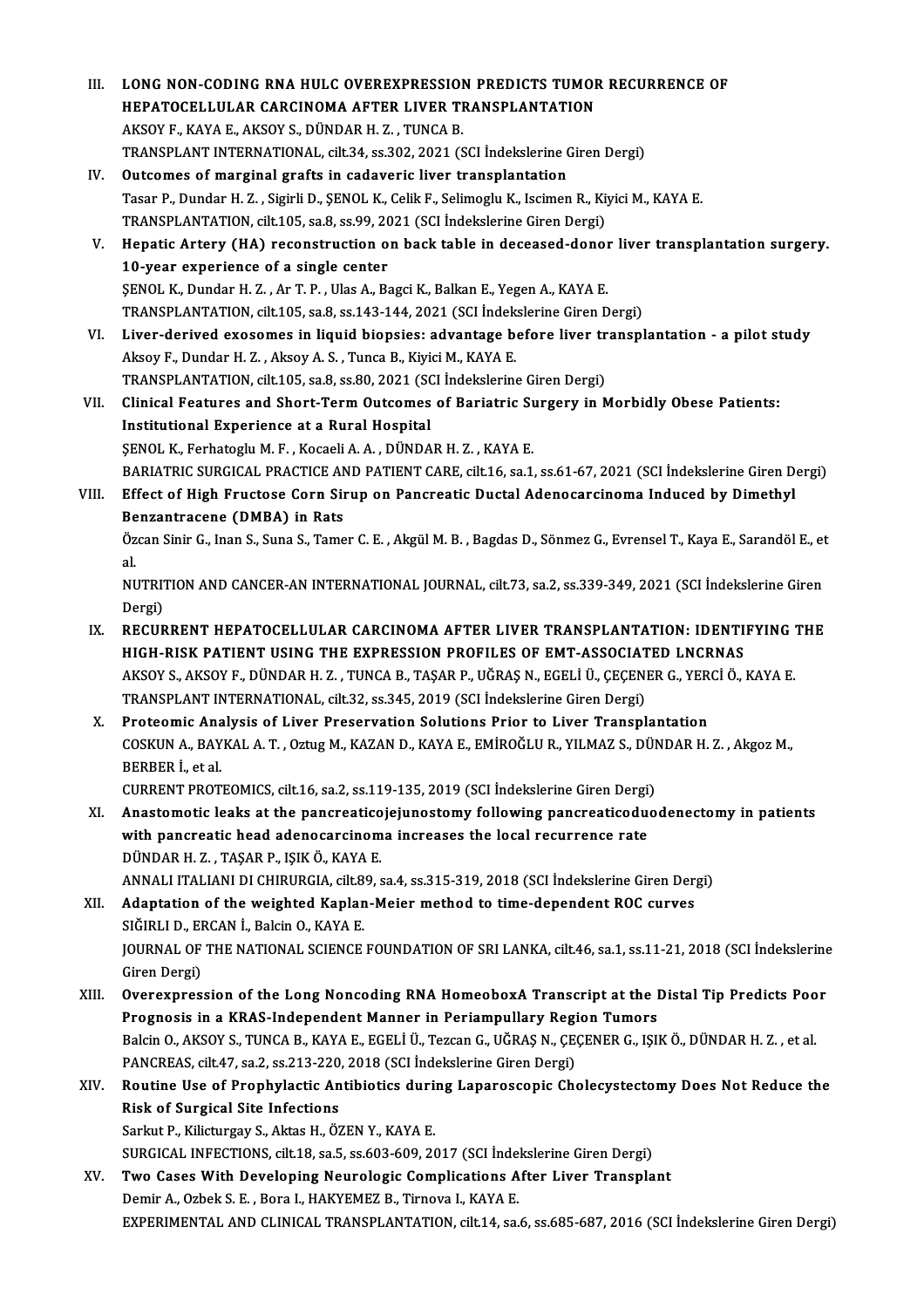XVI. miR-216b Targets FGFR1 and Confers Sensitivity to Radiotherapy in Pancreatic Ductal miR-216b Targets FGFR1 and Confers Sensitivity to Radiotl<br>Adenocarcinoma Patients Without EGFR or KRAS Mutation.<br>FCELLÜ TSESOR G CECENER G TUNCA B. Serins E.D., KAYA E. A. miR-216b Targets FGFR1 and Confers Sensitivity to Radiotherapy in Pancreatic Ductal<br>Adenocarcinoma Patients Without EGFR or KRAS Mutation.<br>EGELİ Ü., Tezcan G., ÇEÇENER G., TUNCA B., Sevinc E. D. , KAYA E., Ak S., DÜNDAR H. Adenocarcinoma Patients Without EGFR or KRAS Mutation.<br>EGELİ Ü., Tezcan G., CECENER G., TUNCA B., Sevinc E. D., KAYA E., Ak S., DÜNDAR H. Z. , Sarkut P., UĞRAS N., et al. XVII. Impact of 3'UTR variation patterns of the KRAS gene on the aggressiveness of pancreatobiliary<br>tumors with the KRAS G13D mutation in a Turkish population. Pancreas, cilt. 45, sa. 9, ss. 1294-302, 2016 (SCI Expanded Indekslerine Giren Dergi) Impact of 3'UTR variation patterns of the KRAS gene on the aggressiveness of pancreatobiliary<br>tumors with the KRAS G13D mutation in a Turkish population.<br>EGELİ Ü., Ak S., ÇEÇENER G., TUNCA B., Tezcan G., Sevinc E. D. , KAY Pancreatology : official journal of the International Association of Pancreatology (IAP) ... [et al.], cilt.16, sa.4, ss.677-EGELİ Ü., Ak S., ÇEÇENER G., TUNCA B., Tezcan G., S.<br>Pancreatology : official journal of the International<br>86, 2016 (SCI Expanded İndekslerine Giren Dergi)<br>Fastars Affecting Surgical Site Infection Bate XVIII. Factors Affecting Surgical Site Infection Rates in Hepatobiliary Surgery<br>ISIK Ö., KAYA E., Sarkut P., DÜNDAR H. Z. 86, 2016 (SCI Expanded İndekslerine Giren Dergi) SURGICAL INFECTIONS, cilt.16, sa.3, ss.281-286, 2015 (SCI İndekslerine Giren Dergi) IŞIK Ö., KAYA E., Sarkut P., DÜNDAR H. Z.<br>SURGICAL INFECTIONS, cilt.16, sa.3, ss.281-286, 2015 (SCI İndekslerine Giren Dergi)<br>XIX. A tumoral lesion that includes four distinct components: A gastric composite tumor with SURGICAL II<br><mark>A tumoral</mark> l<br>metastasis<br>UČPAS N. Ö metastasis<br>UĞRAŞ N., ÖZ ATALAY F., YERCİ Ö., KAYA E. TURKISH JOURNAL OF GASTROENTEROLOGY, cilt.25, sa.5, ss.590-591, 2014 (SCI İndekslerine Giren Dergi) UĞRAŞ N., ÖZ ATALAY F., YERCİ Ö., KAYA E.<br>TURKISH JOURNAL OF GASTROENTEROLOGY, cilt.25, sa.5, ss.590-591, 2014 (SCI İndekslerine Giren Dergi)<br>XX. Early Outcomes of Liver Transplants in Patients Receiving Organs From Hy TURKISH JOURNAL OF<br>Early Outcomes of L<br>Letter to the Editor<br>DÜNDAR H.Z., Sorkut Early Outcomes of Liver Transpl<br>Letter to the Editor<br>DÜNDAR H. Z. , Sarkut P. T. , KAYA E.<br>EXPERIMENTAL AND CLINICAL TRA Letter to the Editor<br>DÜNDAR H. Z. , Sarkut P. T. , KAYA E.<br>EXPERIMENTAL AND CLINICAL TRANSPLANTATION, cilt.12, sa.2, ss.169, 2014 (SCI İndekslerine Giren Dergi)<br>Farku graft dvefungtion and martality rata in marginal danar DÜNDAR H. Z., Sarkut P. T., KAYA E.<br>EXPERIMENTAL AND CLINICAL TRANSPLANTATION, cilt.12, sa.2, ss.169, 2014 (SCI İndeksleri<br>XXI. Barly graft dysfunction and mortality rate in marginal donor liver transplantation<br>Sarlar B. C EXPERIMENTAL AND CLINICAL TRANSPLANTATION, cilt.12, sa.2, ss.169, 2014 (SCI İndeksle<br>Early graft dysfunction and mortality rate in marginal donor liver transplantatio<br>Sarkut P., Gulcu B., İŞÇİMEN R., KIYICI M., TÜRKER Y. G Early graft dysfunction and mortality rate in marginal donor liver transplantation<br>Sarkut P., Gulcu B., İŞÇİMEN R., KIYICI M., TÜRKER Y. G. , BOLCA TOPAL N., ÖZEN Y., KAYA E.<br>TURKISH JOURNAL OF MEDICAL SCIENCES, cilt.44, s Sarkut P., Gulcu B., İŞÇİMEN R., KIYICI M., TÜRKER Y. G. , BOLCA TOPAL N., ÖZEN Y., KAYA E.<br>TURKISH JOURNAL OF MEDICAL SCIENCES, cilt.44, sa.4, ss.709-711, 2014 (SCI İndekslerine Giren Dergi<br>XXII. Effects of disease severi TURKISH JOURNAL OF MEDICAL<br>Effects of disease severity an<br>Garip G., SARANDÖL E., KAYA E.<br>WORLD JOURNAL OF CASTROFI Effects of disease severity and necrosis on pancreatic dysfunction after acute pancreatitis<br>Garip G., SARANDÖL E., KAYA E.<br>WORLD JOURNAL OF GASTROENTEROLOGY, cilt.19, sa.44, ss.8065-8070, 2013 (SCI İndekslerine Giren Dergi Garip G., SARANDÖL E., KAYA E.<br>WORLD JOURNAL OF GASTROENTEROLOGY, cilt.19, sa.44, ss.8065-8070, 2013 (SCI Indekslerine Giren Dergi)<br>XXIII. A case of torsion of the wandering spleen presenting as hypersplenism and gastric f WORLD JOURNAL OF GASTROENTEROLOGY, cilt.19, sa.44, ss.8065-8070, 2013 (SCI İndekslerine Giren Dergi<br>A case of torsion of the wandering spleen presenting as hypersplenism and gastric fundal vario<br>Irak K., Esen I., Keskin M. A case of torsion of the wandering spleen presenting as hypersplenism and gastric fundal varices.<br>Irak K., Esen I., Keskin M., Eminler A. T. , Ayyildiz T., KAYA E., KIYICI M., GÜREL S., NAK S. G. , GÜLTEN M., et al.<br>The Tu Irak K., Esen I., Keskin M., Eminler A. T. , Ayyildiz T., KAY.<br>The Turkish journal of gastroenterology : the official journals of paraded Indekslerine Giren Dergi) The Turkish journal of gastroenterology : the official journal of Turkish Society of Gast<br>ss.93-7, 2011 (SCI Expanded Indekslerine Giren Dergi)<br>XXIV. The role of Doppler sonography in predicting severity of acute pancreati ss.93-7, 2011 (SCI Expanded Indekslerine Giren Dergi)<br>The role of Doppler sonography in predicting severity of acute pancreatitis<br>BOLCA TOPAL N., KAYA E., ERCAN I., Pourbagher M. A. , Topal U. The role of Doppler sonography in predicting severity of acute pancreatitis<br>BOLCA TOPAL N., KAYA E., ERCAN İ., Pourbagher M. A. , Topal U.<br>JOURNAL OF CLINICAL ULTRASOUND, cilt.36, sa.3, ss.141-147, 2008 (SCI İndekslerine G BOLCA TOPAL N., KAYA E., ERCAN İ., Pourbagher M. A., Topal U.<br>JOURNAL OF CLINICAL ULTRASOUND, cilt.36, sa.3, ss.141-147, 2008 (SCI İndekslerine Gire<br>XXV. Factors affecting mortality and morbidity after traumatic diaphragma JOURNAL OF CLINICAL ULTRASOUND, cilt.36, sa<br>Factors affecting mortality and morbidity<br>Oezguec H., Akkoese Ş., Sen G., Bulut M., Kaya E.<br>SURCERY TODAY, silt.27, 20.12, 20.1042, 1046, 2 Factors affecting mortality and morbidity after traumatic diaphragmatic injury<br>Oezguec H., Akkoese Ş., Sen G., Bulut M., Kaya E. XXVI. Can octreotide prevent post-ERCP pancreatitis ? SURGERY TODAY, cilt.37, sa.12, ss.1042-1046, 2007 (SCI İndekslerine Giren Dergi) Can octreotide prevent post-ERCP pancreatitis ?<br>Kaya E.<br>AMERICAN JOURNAL OF GASTROENTEROLOGY, cilt.102, sa.7, ss.1540-1541, 2007 (SCI İndekslerine Giren Dergi)<br>The effect of Lalutamine en musesel beeling in evnerimental se Kaya E.<br>AMERICAN JOURNAL OF GASTROENTEROLOGY, cilt.102, sa.7, ss.1540-1541, 2007 (SCI İndekslerine Giren Dergi)<br>XXVII. The effect of L-glutamine on mucosal healing in experimental colitis is superior to short-chain fat **AMER<br>The e<br>acids** The effect of L-glutamine on mucosal healin<br>acids<br>KAYA E., Ceylan A., KARA N., Gueven H., YILDIZ L.<br>TURKISH JOURNAL OF CASTROENTEROLOCY silt acids<br>KAYA E., Ceylan A., KARA N., Gueven H., YILDIZ L.<br>TURKISH JOURNAL OF GASTROENTEROLOGY, cilt.18, sa.2, ss.89-94, 2007 (SCI İndekslerine Giren Dergi)<br>Fualustion of diagnostis findings and ssoring systems in outsome pro KAYA E., Ceylan A., KARA N., Gueven H., YILDIZ L.<br>TURKISH JOURNAL OF GASTROENTEROLOGY, cilt.18, sa.2, ss.89-94, 2007 (SCI İndekslerine Giren Dergi)<br>XXVIII. Braluation of diagnostic findings and scoring systems in outcome p TURKISH JOURNAL OF GASTRO<br><mark>Evaluation of diagnostic fir</mark><br>Kaya E., Dervisoglu A., Polat C.<br>WORLD JOURNAL OF CASTRO. Evaluation of diagnostic findings and scoring systems in outcome prediction in acute pancreatiti<br>Kaya E., Dervisoglu A., Polat C.<br>WORLD JOURNAL OF GASTROENTEROLOGY, cilt.13, sa.22, ss.3090-3094, 2007 (SCI İndekslerine Gire Kaya E., Dervisoglu A., Polat C.<br>WORLD JOURNAL OF GASTROENTEROLOGY, cilt.13, sa.22, ss.3090-3094, 2007 (SCI İndekslerine Giren Dergi)<br>XXIX. Phase II study of induction chemotherapy with gemcitabine plus 5-fluorouracil WORLD JOURNAL OF GASTROENTEROLOGY, cilt.13, sa.22, ss.3090-3094, 2007 (SCI İndekslerine Giren Dergi)<br>Phase II study of induction chemotherapy with gemcitabine plus 5-fluorouracil followed by<br>gemcitabine-based concurrent ch Phase I<br>gemcita<br>cancer<br><sup>Kunt E</sup> gemcitabine-based concurrent chemoradiotherapy for unresectable locally advanced pano<br>cancer<br>Kurt E., Kurt M., Kanat O., Cetintas S., Aygun S., Palazoglu J., Ozkan L., Evrensel T., Kaya E., Manavoglu O.<br>TUMOPL sit 93, sa 6 cancer<br>Kurt E., Kurt M., Kanat O., Cetintas S., Aygun S., Palazoglu J., Ozkan L., Evrensel T., Kaya E., Manavoglu O.<br>TUMORI, cilt.92, sa.6, ss.481-486, 2006 (SCI İndekslerine Giren Dergi)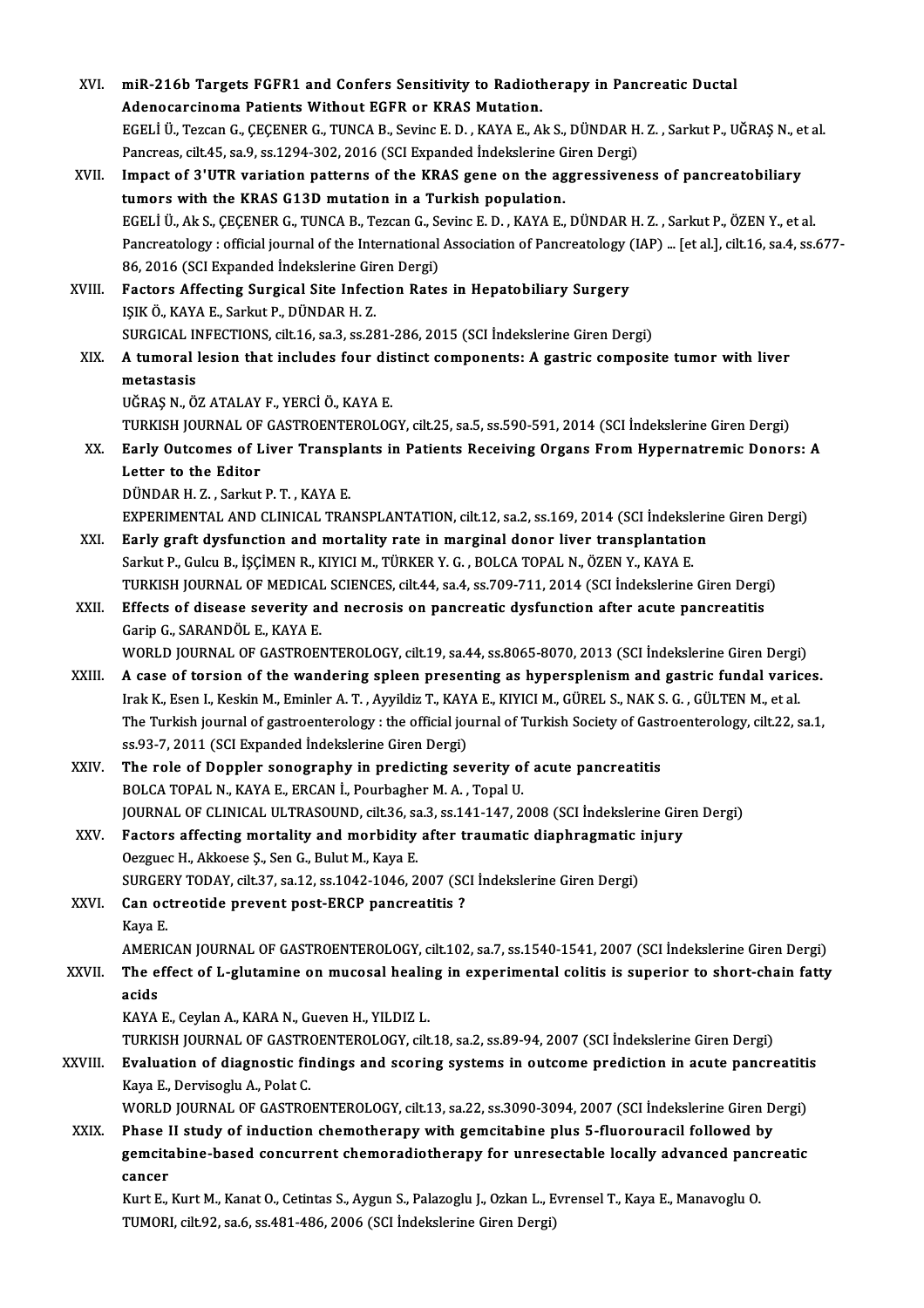| XXX.          | Giant gastrointestinal stromal tumor of the esophagus presenting with dyspnea                                                       |
|---------------|-------------------------------------------------------------------------------------------------------------------------------------|
|               | Basoglu A., Kaya E., Celik B., Yildiz L.                                                                                            |
|               | JOURNAL OF THORACIC AND CARDIOVASCULAR SURGERY, cilt.131, sa.5, ss.1198-1199, 2006 (SCI Indekslerine                                |
|               | Giren Dergi)                                                                                                                        |
| XXXI.         | Low dose dopamine prevents end organ damage in experimentally induced pancreatitis                                                  |
|               | Kaya E., Arslan A., Aliyazicioglu Y., Guven H., Aydin O., Ozkan K.                                                                  |
|               | HEPATO-GASTROENTEROLOGY, cilt.52, sa.64, ss.1250-1254, 2005 (SCI İndekslerine Giren Dergi)                                          |
| XXXII.        | Acute pancreatitis caused by leptospirosis: Report of two cases                                                                     |
|               | KAYA E., Dervisoglu A., EROĞLU C., POLAT C., SÜNBÜL M., Ozkan K.                                                                    |
|               | WORLD JOURNAL OF GASTROENTEROLOGY, cilt.11, sa.28, ss.4447-4449, 2005 (SCI İndekslerine Giren Dergi)                                |
| <b>XXXIII</b> | Acute pancreatitis caused by afferent loop herniation after Billroth II gastrectomy: report of a case                               |
|               | and review of the literature.                                                                                                       |
|               | Kaya E., Senyürek G., Dervisoglu A., Danaci M., Kesim M.                                                                            |
|               | Hepato-gastroenterology, cilt.51, ss.606-8, 2004 (SCI Indekslerine Giren Dergi)                                                     |
| XXXIV.        | Anticoagulant-induced intramural intestinal Hematoma                                                                                |
|               | Polat C., Dervisoglu A., Guven H., Kaya E., Malazgirt Z., Danaci M., Ozkan K.                                                       |
|               | AMERICAN JOURNAL OF EMERGENCY MEDICINE, cilt.21, sa.3, ss.208-211, 2003 (SCI Indekslerine Giren Dergi)                              |
| XXXV.         | Moderate hypothermia prevents brain stem oxidative stress injury after hemorrhagic shock                                            |
|               | Guven H., Amanvermez R., Malazgirt Z., Kaya E., Doganay Z., Celik C., Ozkan K.                                                      |
|               | JOURNAL OF TRAUMA-INJURY INFECTION AND CRITICAL CARE, cilt.53, sa.1, ss.66-72, 2002 (SCI Indekslerine Giren                         |
|               | Dergi)                                                                                                                              |
| XXXVI.        | Financial burden of trauma care on a university hospital in a developing country                                                    |
|               | Kaya E., Ozguc H., Tokyay R., Yunuk O.                                                                                              |
|               | JOURNAL OF TRAUMA-INJURY INFECTION AND CRITICAL CARE, cilt.47, sa.3, ss.572-575, 1999 (SCI İndekslerine<br>Giren Dergi)             |
| <b>XXXVII</b> | L-glutamine enemas attenuate mucosal injury in experimental colitis                                                                 |
|               | Kaya E., Gur E., Ozguc H., Bayer A., Tokyay R.                                                                                      |
|               | Diseases of the Colon and Rectum, cilt.42, sa.9, ss.1209-1215, 1999 (SCI Expanded Indekslerine Giren Dergi)                         |
| XXXVIII       | Prostaglandin synthetase inhibition reduces peritonitis-induced early liver oxidant stress                                          |
|               | Tokyay R., Kaya E., Gur E., Tuncel P., Ozbek R., Ozturk E.                                                                          |
|               | SURGERY TODAY-THE JAPANESE JOURNAL OF SURGERY, cilt.29, sa.1, ss.42-46, 1999 (SCI İndekslerine Giren Dergi)                         |
| <b>XXXIX</b>  | L-glutamine but not short chain fatty acids attenuates the inflammation and oxidant injury in                                       |
|               | experimental colitis                                                                                                                |
|               | Kaya E., Surmen E., Tokyay R., Ozguc H., Bayer A.                                                                                   |
|               | BRITISH JOURNAL OF SURGERY, cilt.85, ss.127, 1998 (SCI Indekslerine Giren Dergi)                                                    |
| XL.           | Effects of vitamin E and cimetidine on peritonitis-induced lipid peroxidation                                                       |
|               | Tuncel P., Gur E., Kaya E., Ozbek R., Ozturk E., Tokyay R.                                                                          |
|               | RESEARCH IN EXPERIMENTAL MEDICINE, cilt.197, sa.4, ss.235-241, 1997 (SCI İndekslerine Giren Dergi)                                  |
| XLI.          | Efficacy of tenoxicam on intra-abdominal adhesion prevention in a rat model                                                         |
|               | Yilmazlar T., Kaya E., Gurpinar E., Emiroglu H.                                                                                     |
|               | JOURNAL OF INTERNATIONAL MEDICAL RESEARCH, cilt.24, sa.4, ss.352-357, 1996 (SCI İndekslerine Giren Dergi)                           |
| XLII.         | Effect of CO2 pneumoperitoneum on bacteremia in experimental peritonitis                                                            |
|               | Ozguc H., Yilmazlar T., Zorluoglu A., Gedikoglu S., Kaya E.                                                                         |
|               | EUROPEAN SURGICAL RESEARCH, cilt.28, sa.2, ss.124-129, 1996 (SCI İndekslerine Giren Dergi)                                          |
| XLIII.        | RANDOMIZED CONTROLLED TRIAL OF APPENDECTOMY VERSUS ANTIBIOTIC-THERAPY FOR ACUTE                                                     |
|               | <b>APPENDICITIS</b>                                                                                                                 |
|               | OZGUC H., IRGIL C., KAYA E., TOKYAY R.                                                                                              |
| XLIV.         | BRITISH JOURNAL OF SURGERY, cilt.82, sa.9, ss.1284, 1995 (SCI Indekslerine Giren Dergi)<br><b>COLORECTAL-CANCER IN YOUNG-ADULTS</b> |
|               | YILMAZLAR T., ZORLUOGLU A., OZGUC H., KORUN N., DUMAN H., KAYA E., KIZIL A.                                                         |
|               | TUMORI, cilt.81, sa.4, ss.230-233, 1995 (SCI İndekslerine Giren Dergi)                                                              |
|               |                                                                                                                                     |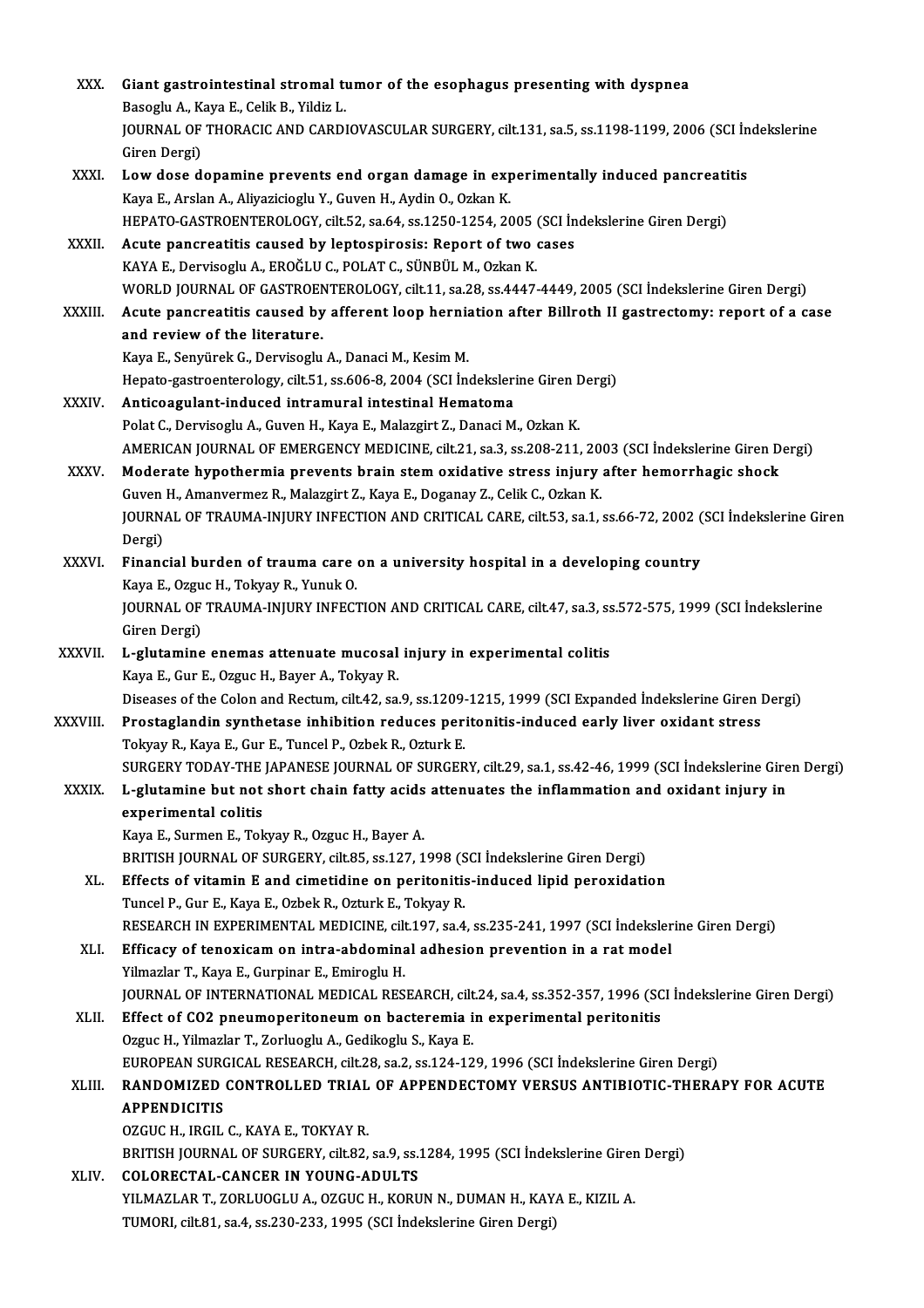XLV. THE EFFECT OF OCTREOTIDE (SMS-201-995) ON EXPERIMENTALLY-INDUCED PANCREATITIS WITH THE EFFECT OF OCTREOTIDE (SMS-201<br>50-PERCENT ETHYL-ALCOHOL IN RATS<br>KORUN N. VILMAZLAR T. KAYA E. KUTLAY I THE EFFECT OF OCTREOTIDE (SMS-201-9<br>50-PERCENT ETHYL-ALCOHOL IN RATS<br>KORUN N., YILMAZLAR T., KAYA E., KUTLAY B.<br>INTERNATIONAL SURCERY sit 70, 22, 22,148

50-PERCENT ETHYL-ALCOHOL IN RATS<br>KORUN N., YILMAZLAR T., KAYA E., KUTLAY B.<br>INTERNATIONAL SURGERY, cilt.79, sa.2, ss.148-151, 1994 (SCI İndekslerine Giren Dergi)

### Diğer Dergilerde Yayınlanan Makaleler

iğer Dergilerde Yayınlanan Makaleler<br>I. Karaciğer Nakil Hastalarında Latent Tüberküloz Tedavi Yaklaşımı:Bursa Uludağ Üniversitesi<br>Denevimi r Dergird<br>Karaciğer<br>Deneyimi Karaciğer Nakil Hastalarında Latent Tüberküloz Tedavi Yaklaşımı:Bursa Uludağ Üniversitesi<br>Deneyimi<br>COŞKUN N. F. , SAKARYA M., SELİMOĞLU K., DÜNDAR H. Z. , KIYICI M., İŞÇİMEN R., YEŞİLBURSA D., BOLCA TOPAL<br>N. KAYA F Deneyimi<br>COŞKUN N.<br>N., KAYA E.<br>Uludeğ Üni COŞKUN N. F. , SAKARYA M., SELİMOĞLU K., DÜNDAR H. Z. , KIYICI M., İŞÇİMEN R., YEŞİLBURSA D., BOLCA TOI<br>N., KAYA E.<br>Uludağ Üniversitesi Tıp Fakültesi Dergisi, cilt.45, sa.3, ss.295-297, 2019 (Diğer Kurumların Hakemli Dergi N., KAYA E.<br>Uludağ Üniversitesi Tıp Fakültesi Dergisi, cilt.45, sa.3, ss.295-297, 2019 (D<br>II. Is Donor Age an Important Factor in Cadaveric Organ Donation?<br>DÜNDAR H. Z. , Oflaz R., Cinar Y. S. , Sarkut P., Ozkan O. F. , KA Uludağ Üniversitesi Tıp Fakültesi Dergisi, cilt.45, sa.3, ss.295-297, 2019 (Diğer Kurumların Hakemli Dergileri) ISTANBUL MEDICAL JOURNAL, cilt.19, sa.3, ss.235-238, 2018 (ESCI İndekslerine Giren Dergi) DÜNDAR H. Z. , Oflaz R., Cinar Y. S. , Sarkut P., Ozkan O. F. , KAYA E.<br>ISTANBUL MEDICAL JOURNAL, cilt.19, sa.3, ss.235-238, 2018 (ESCI İndekslerine Giren Dergi)<br>III. Factors affecting mortality in patients who underwen

## **ISTANBUL ME<br>Factors affer<br>perforation<br>ISIZ Ö. DÜND** Factors affecting mortality in patients who underwent primary suture repa<br>perforation<br>IŞIK Ö., DÜNDAR H. Z. , BAKAR B., ÖZKAN Ö. F. , ÖZTÜRK E., KAYA E., YILMAZLAR A. T.<br>Havdarness Numune Training and Bessersk Hespital Med

perforation<br>IŞIK Ö., DÜNDAR H. Z. , BAKAR B., ÖZKAN Ö. F. , ÖZTÜRK E., KAYA E., YILMAZLAR A. T.<br>Haydarpasa Numune Training and Research Hospital Medical Journal, cilt.58, sa.1, ss.1-4, 2018 (Diğer Kurumların<br>Hakemli Dergil ISIK Ö., DÜNDAR H. Z., BAKAR B., ÖZKAN Ö. F., ÖZTÜRK E., KAYA E., YILMAZLAR A. T. Haydarpasa Numune Training and Research Hospital Medical Journal, cilt.58, sa.1, ss.1-4, 2018 (Diğer Kuru<br>Hakemli Dergileri)<br>IV. Kodlama yapmayan RNA HOTTIP periampuller bölge tümörlerinde prognostik bir biyobelirteç<br>adamd

## Hakemli <mark>I</mark><br>**Kodlama**<br>adayıdır<br>AKSOV E Kodlama yapmayan RNA HOTTIP periampuller bölge tümörlerinde prognos<br>adayıdır<br>AKSOY F., AK S., TUNCA B., EGELİ Ü., ÇEÇENER G., DÜNDAR H. Z. , SARKUT P., KAYA E.<br>Turkish Journal of Surgery, 2017 (Diğer Kurumların Hakemli Der

adayıdır<br>AKSOY F., AK S., TUNCA B., EGELİ Ü., ÇEÇENER G., DÜNDAR H. Z. , SARKUT P., KAYA E.<br>Turkish Journal of Surgery, 2017 (Diğer Kurumların Hakemli Dergileri)

AKSOY F., AK S., TUNCA B., EGELİ Ü., ÇEÇENER G., DÜNDAR H. Z. , SARKUT P., KAYA E.<br>Turkish Journal of Surgery, 2017 (Diğer Kurumların Hakemli Dergileri)<br>V. MikroRNA 10b' nin yüksek ekspresyonu pankreatik duktal adenoka Turkish Journal of Surgery, 2017 (I<br>MikroRNA 10b' nin yüksek eksp<br>prognostik parametre adayıdır<br>AKS AKSOVE TINCA B. ECELLÜ MikroRNA 10b' nin yüksek ekspresyonu pankreatik duktal adenokarsinomlarda bağımsız bir<br>prognostik parametre adayıdır<br>AK S., AKSOY F., TUNCA B., EGELİ Ü., ÇEÇENER G., DÜNDAR H. Z. , SARKUT P., UĞRAŞ N., YERCİ Ö., KAYA E.<br>Tu

prognostik parametre adayıdır<br>AK S., AKSOY F., TUNCA B., EGELİ Ü., ÇEÇENER G., DÜNDAR H. Z. , SARKUT P., UĞRAŞ N., YERCİ Ö., KAYA E.<br>Turkish Journal of Surgery, 2017 (Diğer Kurumların Hakemli Dergileri)

- VI. Experience of Liver Transplantation in Uludag University Preliminary Results Turkish Journal of Surgery, 2017 (Diğer Kurumların Hakemli Dergileri)<br><mark>Experience of Liver Transplantation in Uludag University Preliminary Results</mark><br>AYYILDIZ T., KIYICI M., ÖZKAN T. M. , TÜRKER Y. G. , BOLCA TOPAL N., İŞÇİ Experience of Liver Transplantation in Uludag University Preliminary Results<br>AYYILDIZ T., KIYICI M., ÖZKAN T. M. , TÜRKER Y. G. , BOLCA TOPAL N., İŞÇİMEN R., YILDIRIM N., KA<br>Journal of Clinical Experimental and Clinical Me Journal of Clinical Experimental and Clinical Medicine, 2015 (Diğer Kurumların Hakemli Dergileri)<br>VII. Surgical Site Infection: Re-assessment of the Risk Factor
- IŞIKÖ.,KAYAE.,DÜNDARH.Z. ,TAŞARP. Chirurgia, 2015 (Diğer Kurumların Hakemli Dergileri) IŞIK Ö., KAYA E., DÜNDAR H. Z. , TAŞAR P.<br>Chirurgia, 2015 (Diğer Kurumların Hakemli Dergileri)<br>VIII. Neuroprotective effects of Ac.YVAD.cmk on experimental spinal cord injury in rats<br>KABAQČLAN A. KAYA E. AKDEMİB O. G. Saxm
- KARAOĞLAN A., KAYA E., AKDEMİR O. C. , sagmangili a., bilguvar k., çıraklıoğlu b., sahan e., erdoğna n., barut ş.,<br>colak a. Neurop<br>KARAO<br>çolak a.<br>Surgical

Surgical Neurology, cilt.69, sa.6, ss.561-567, 2008 (Diğer Kurumların Hakemli Dergileri)

# surgical Neurology, cht.65<br>Kitap & Kitap Bölümleri **Itap & Kitap Bölümleri**<br>I. KARACİĞER APSELERİ<br>Kava E. Dündar H. Z

## I. KARACİĞER APSELERİ<br>Kaya E., Dündar H. Z.

KARACİĞER APSELERİ<br>Kaya E., Dündar H. Z.<br>Karaciğer Safra Yolları ve Pankreas Cerrahisi, Prof.Dr. OSMAN ABBASOĞLU, Editör, DÜNYA TIP KİTABEVİ, Ankara, Kaya E., Dündaı<br>Karaciğer Safra<br>ss.61-65, 2019

# ss.61-65, 2019<br>Hakemli Kongre / Sempozyum Bildiri Kitaplarında Yer Alan Yayınlar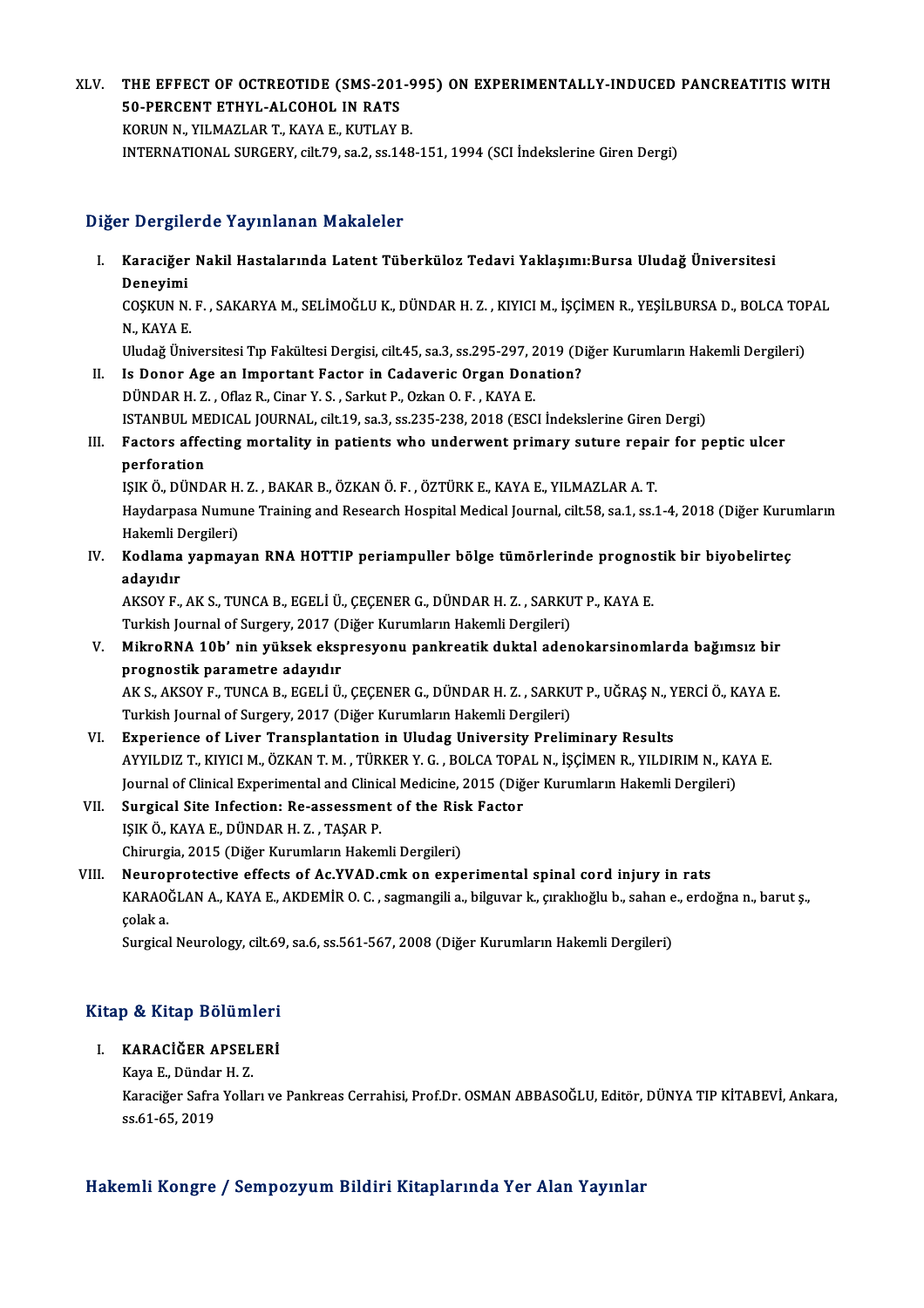I. Investigation of the Release of Growth Factors from Nanofiber Mat Loaded with Apheresis Platelet<br>Consentrate (APC) Investigation of the<br>Concentrate (APC)<br>VILMAZ H ARAS C V Investigation of the Release of Growth Factors from Nanofiber Mat Loaded with Apheresis Platelet<br>Concentrate (APC)<br>YILMAZ H., ARAS C., KARAÇAY M., ALTUNTUĞ CESUR M. İ. , KARACA E., TEMEL Ş. G. , BÜLBÜL BAŞKAN E., ORAL H.<br>B

Concentrat<br>YILMAZ H., .<br>B. , KAYA E.<br>Internations YILMAZ H., ARAS C., KARAÇAY M., ALTUNTUĞ CESUR M. İ. , KARACA E., TEMEL Ş. G. , BÜLB<br>B. , KAYA E.<br>International Congress on Biological and Health Sciences, AFYON, Türkiye, 26 Şubat 2022<br>HERATIC ARTERY RECONSTRUCTION ON RAC

B. , KAYA E.<br>International Congress on Biological and Health Sciences, AFYON, Türkiye, 26 Şubat 2022<br>II. HEPATIC ARTERY RECONSTRUCTION ON BACK TABLE IN DECEASED-DONOR LIVER

- International Congress on Biological and Health Sciences, AFYON, Türkiye, 26 Şubat 2022<br>HEPATIC ARTERY RECONSTRUCTION ON BACK TABLE IN DECEASED-DONOR LIV<br>TRANSPLANTATION SURGERY. 10-YEAR EXPERIENCE OF A SINGLE CENTER<br>SENOL HEPATIC ARTERY RECONSTRUCTION ON BACK<br>TRANSPLANTATION SURGERY. 10-YEAR EXPER<br>ŞENOL K., DÜNDAR H. Z. , TAŞAR P., ULAŞ A., KAYA E.<br>U.TS. ELITA and LICACE Cargress 2021, İstanbul Tür TRANSPLANTATION SURGERY. 10-YEAR EXPERIENCE OF A SINGL.<br>ŞENOL K., DÜNDAR H. Z. , TAŞAR P., ULAŞ A., KAYA E.<br>ILTS, ELITA and LICAGE Congress 2021, İstanbul, Türkiye, 05 Mayıs 2021<br>Padisal Surgary Paduses Pisk of Basurransa
- SENOL K., DÜNDAR H. Z., TAŞAR P., ULAŞ A., KAYA E.<br>ILTS, ELITA and LICAGE Congress 2021, İstanbul, Türkiye, 05 Mayıs 2021<br>III. Radical Surgery Reduces Risk of Recurrence in Liver Hydatid Cyst<br>TASAR R. SENOL K. TIRNOVA İ. R ILTS, ELITA and LICAGE Congress 2021, İstanbul, Türkiye, 05 Mayıs 2021<br>Radical Surgery Reduces Risk of Recurrence in Liver Hydatid Cyst<br>TAŞAR P., ŞENOL K., TIRNOVA İ., BAKAR B., KAYA E., ÖZEN Y., KILIÇTURGAY S. A.<br>14th Wor 195 TAŞAR P., ŞENOL K., TIRNOVA İ., BAKAR B., KAYA E., ÖZEN Y., KILIÇTURGAY S. A.<br>14th World Congress of the International Hepato-Pancreato-Biliary Association, Türkiye, 27 Kasım 2020 TAŞAR P., ŞENOL K., TIRNOVA İ., BAKAR B., KAYA E., ÖZEN Y., KILIÇTURGAY S. A.<br>14th World Congress of the International Hepato-Pancreato-Biliary Association, Türkiye, 27 Kasım 2020<br>IV. LncRNA-based approach to predictin
- 14th World C<br>**LncRNA-bas**<br>carcinomas<br><sup>Alroov S</sup>. <sup>Alroo</sup> LncRNA-based approach to predicting of recurrence after live<br>carcinomas<br>Aksoy S., Aksoy F., Dündar H. Z. , Tunca B., Uğraş N., Kaya E., Polat K. Y.<br>EEth Congress of the Euroneen Society for Surgical Bossarsh, Innshru.

carcinomas<br>Aksoy S., Aksoy F., Dündar H. Z. , Tunca B., Uğraş N., Kaya E., Polat K. Y.<br>55th Congress of the European Society for Surgical Research, Innsbruck, Avusturya, 10 - 11 Aralık 2020, ss.152-<br>153 Aksoy S., Aksoy F., Dündar H. Z., Tunca B., Uğraş N., Kaya E., Polat K. Y. S5th Congress of the European Society for Surgical Research, Innsbruck, Avusturya, 10 - 11 Aralık 20<br>153<br>V. Detection and analysis of circulating tumor cells in liquid biopsy from patients with liver<br>translation

153<br>Detection and a<br>tranplantation<br>Alsou S. Alsou E Detection and analysis of circulating tumor cells in liquid biopsy from patient:<br>tranplantation<br>Aksoy S., Aksoy F., Dündar H. Z. , Mutlu M., Tekin Ç., Tunca B., Kaya E., Çeçener G., Egeli Ü.<br>EEth Congress of the Euroneen S

tranplantation<br>Aksoy S., Aksoy F., Dündar H. Z. , Mutlu M., Tekin Ç., Tunca B., Kaya E., Çeçener G., Egeli Ü.<br>55th Congress of the European Society for Surgical Research, Innsbruck, Avusturya, 10 - 11 Aralık 2020, ss.95<br>Pa

Aksoy S., Aksoy F., Dündar H. Z. , Mutlu M., Tekin Ç., Tunca B., Kaya E., Çeçener G., Egeli Ü.<br>55th Congress of the European Society for Surgical Research, Innsbruck, Avusturya, 10 - 11 Aralık 202<br>10. Pankreas Kanserlerind **55th Congress of the Eu:<br>Pankreas Kanserlerin<br>Belirlemedeki Rolleri<br>AV AVSOV S-AVSOV E-N** Pankreas Kanserlerinde Likit Biyopsi İle Saptanan Sirküle Kanser Hücrelerinin Sağ Kalımı<br>Belirlemedeki Rolleri<br>AK AKSOY S., AKSOY F., MUTLU M., TEKİN Ç., TUNCA B., DÜNDAR H. Z. , ÇEÇENER G., EGELİ Ü., ÖZEN Y., KAYA E.<br>14.

Belirlemedeki Rolleri<br>AK AKSOY S., AKSOY F., MUTLU M., TEKİN Ç., TUNCA B., DÜNDAR H. Z. , ÇEÇENER G., EGELİ Ü., ÖZEN Y.,<br>14. Türk Hepato Pankreato Bilier Cerrahi Kongresi. Antalya 2019, Antalya, Türkiye, 23 - 26 Ekim 2019<br> AK AKSOY S., AKSOY F., MUTLU M., TEKİN Ç., TUNCA B., DÜNDAR H. Z. , ÇEÇENER G., EGELİ Ü., ÖZEN Y., KAYA<br>14. Türk Hepato Pankreato Bilier Cerrahi Kongresi. Antalya 2019, Antalya, Türkiye, 23 - 26 Ekim 2019<br>VII. Unrezekt

14. Türk Hepat<br>Unrezektabl I<br>Gösterilmesi.<br>AKSOV E. TEKİ Unrezektabl Pankreas Kanserlerinde Ole'nin Operabilite Üzerine Etkisinin Üç Boyutlu Kült<br>Gösterilmesi.<br>AKSOY F., TEKİN Ç., MUTLU M., AK AKSOY S., TUNCA B., DÜNDAR H. Z. , ÇEÇENER G., EGELİ Ü., KAYA E.<br>14. Türk Hanata Pankr

Gösterilmesi.<br>AKSOY F., TEKİN Ç., MUTLU M., AK AKSOY S., TUNCA B., DÜNDAR H. Z. , ÇEÇENER G., EGELİ Ü., KAYA E.<br>14. Türk Hepato Pankreato Bilier Cerrahi Kongresi. Antalya 2019, Antalya, Türkiye, 23 - 26 Ekim 2019<br>Investiga 14. Türk Hepato Pankreato Bilier Cerrahi Kongresi. Antalya 2019, Antalya, Türkiye, 23 - 26 Ekim 2019

- VIII. Investigation of Relationship Between Percutaneous Biliary Drainage Technique (Internal Or<br>External) and Infection Frequency in Patients with Malignant Biliary Obstruction. Investigation of Relationship Between Percutaneous Biliary Drainage Technique (Intern<br>External) and Infection Frequency in Patients with Malignant Biliary Obstruction.<br>ÖNGEN G., NAS Ö. F. , HACIKURT K., DÜNDAR H. Z. , ÖZKA External) and Infection Frequency in Patients with Malignant Biliary Obstruction.<br>ÖNGEN G., NAS Ö. F., HACIKURT K., DÜNDAR H. Z. , ÖZKAYA G., KAYA E., ERDOĞAN C., HAKYEMEZ<br>The 14th Annual Meeting of TSIR and EVIS 2019 Inte ÖNGEN G., NAS Ö. F., HACIKURT K., DÜNDAR H. Z., ÖZKAYA G., KAYA E., ERDOĞAN C., HAKYEMEZ B.<br>The 14th Annual Meeting of TSIR and EVIS 2019 International Joint Meeting., 19 - 23 Nisan 2019<br>IX. Investigation of Relationship B
	- The 14th Annual Meeting of TSIR and EVIS 2019 International Joint Meeting., 19 23 Nisan 2019<br>Investigation of Relationship Between Percutaneous Biliary Drainage Technique (Internation)<br>External) and Infection Frequency i IX. Investigation of Relationship Between Percutaneous Biliary Drainage Technique (Internal or 14th Annual Meeting of TSIR and EVIS 2019 International Joint Meeting., İstanbul, Türkiye, 19 - 23 Nisan 2019 ÖNGEN G., NAS Ö. F., HACIKURT K., DÜNDAR H. Z., ÖZKAYA G., KAYA E., ERDOĞAN C., HAKYEMEZ B.<br>14th Annual Meeting of TSIR and EVIS 2019 International Joint Meeting., İstanbul, Türkiye, 19 - 23 Nisan 2<br>X. Circulating Mir-10B
	- 14th Annual Meeting of TSIR and EVIS 2019 International Joint Meeting., İstanbul, T<br>Circulating Mir-10B is Assosiated with Overall Survival in Pancreatic Duct<br>AKSOY F., AK S., DÜNDAR H. Z. , TAŞAR P., TUNCA B., EGELİ Ü., Ç Circulating Mir-10B is Assosiated with Overall Survival in Pancreatic Ductal Adenocarcin<br>AKSOY F., AK S., DÜNDAR H. Z. , TAŞAR P., TUNCA B., EGELİ Ü., ÇEÇENER G., KAYA E.<br>54th Congress of the European Society for Surgical AKSOY F., AK S., DÜNDAR H. Z. , TAŞAR P., TUNCA B., EGELİ Ü., ÇEÇENER G., KAYA E.<br>54th Congress of the European Society for Surgical Research., CENEVRE, İsviçre, 14 - 15 Mart 2019<br>XI. The Role Of Rna-Based Markers On Hepat
	- 54th Congress of the European Society for Su<br>The Role Of Rna-Based Markers On Hepa<br>Recurrence After Liver Transplantation<br>AKSOV E AKSOV S. DÜNDAR H.Z. TUNGA P The Role Of Rna-Based Markers On Hepatotropic Viruses Related-HepatocellularCarcinoma<br>Recurrence After Liver Transplantation<br>AKSOY F., AKSOY S., DÜNDAR H. Z. , TUNCA B., TAŞAR P., UĞRAŞ N., EGELİ Ü., ÇEÇENER G., YERCİ Ö., Recurrence After Liver Transplantation<br>AKSOY F., AKSOY S., DÜNDAR H. Z. , TUNCA B., TAŞAR P., UĞRAŞ N., EGELİ Ü., ÇEÇENER G., YERCİ Ö., KAYA E. THE 54TH CONGRESS OF THE EUROPEAN SOCIETY FOR SURGICAL RESEARCH, 13 - 15 Mart 2019
- XII. Malign bilier obstrüksiyonlu hastalarda perkütan bilier drenaj yöntemleri (internal-eksternal) ile enfeksiyon sıklığı arasındaki ilişki. Malign bilier obstrüksiyonlu hastalarda perkütan bilier drenaj yöntemleri (internal-ekst<br>enfeksiyon sıklığı arasındaki ilişki.<br>ÖNGEN G., NAS Ö. F. , HACIKURT K., DÜNDAR H. Z. , ÖZKAYA G., KAYA E., ERDOĞAN C., HAKYEMEZ B.<br>2 enfeksiyon sıklığı arasındaki ilişki.<br>ÖNGEN G., NAS Ö. F. , HACIKURT K., DÜNDAR H. Z. , ÖZKAY.<br>39. Ulusal Radyoloji Kongresi., Türkiye, 6 - 11 Kasım 2018<br>Amaliyat Sünesi Ve HBV Tanısı Kanasiğan Transplan ÖNGEN G., NAS Ö. F. , HACIKURT K., DÜNDAR H. Z. , ÖZKAYA G., KAYA E., ERDOĞAN C., HAKYEMEZ B.<br>39. Ulusal Radyoloji Kongresi., Türkiye, 6 - 11 Kasım 2018<br>XIII. Ameliyat Süresi Ve HBV Tanısı Karaciğer Transplantasyonu So
- 39. Ulusal Radyoloji Kongresi., Türkiye, 6 11 Kasım 2018<br>Ameliyat Süresi Ve HBV Tanısı Karaciğer Transplan<br>Enfeksiyonları İçin Bağımsız Birer Risk Faktörüdür<br>AKSOV E. ALJORANİ L DÜNDAR H.Z., TASAR R.KAYA E. Ameliyat Süresi Ve HBV Tanısı Karaciğer Transplaı<br>Enfeksiyonları İçin Bağımsız Birer Risk Faktörüdüı<br>AKSOY F., AL JORANİ I., DÜNDAR H. Z. , TAŞAR P., KAYA E.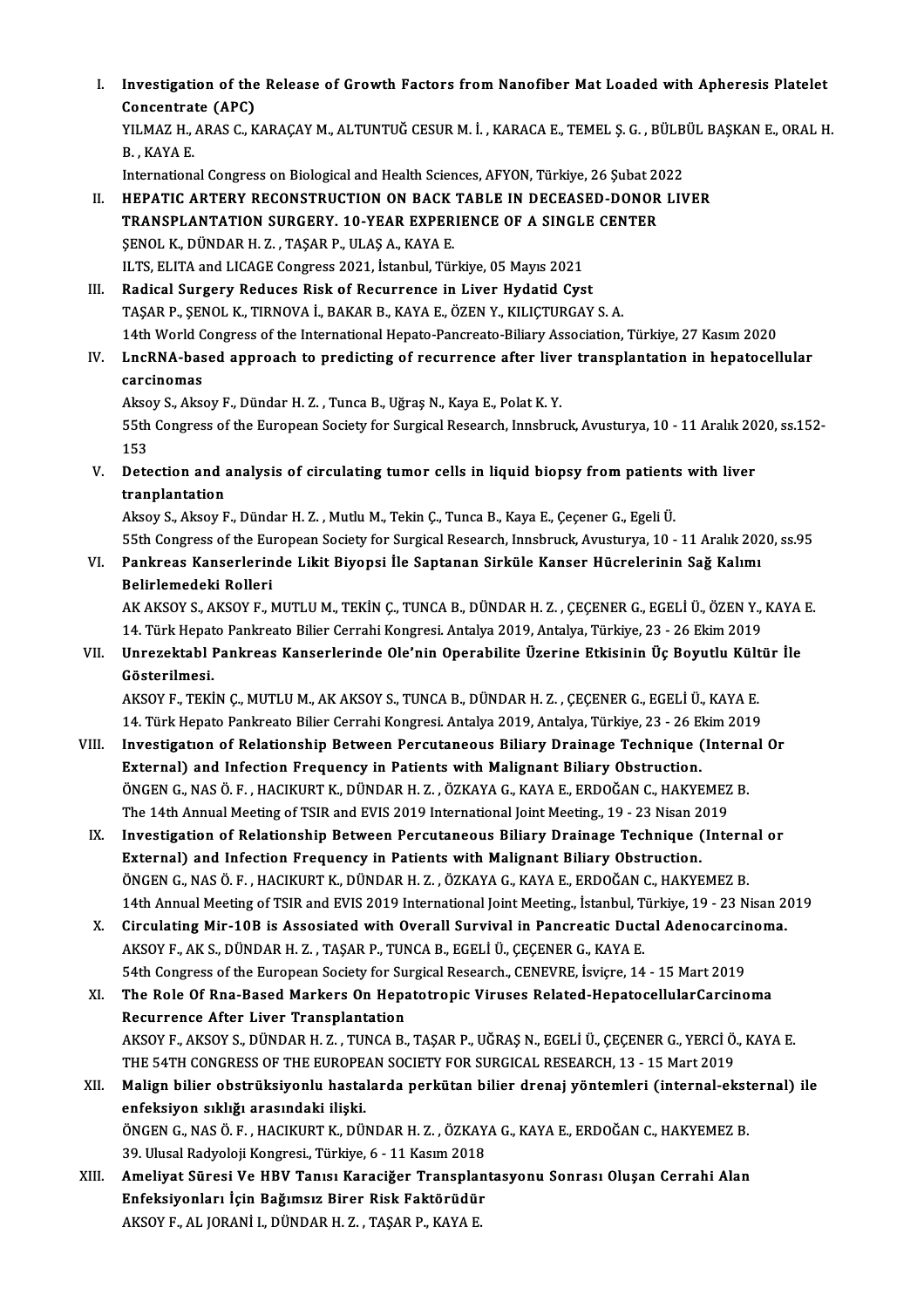Türkiye Organ Nakli Kuruluşları Koordinasyon Derneği 12. Kongresi Transplantasyon Trabzon 2018, Trabzon,<br>Türkiye 19., 21 Ekim 2018 Türkiye Organ Nakli Kurulu:<br>Türkiye, 18 - 21 Ekim 2018<br>Kanasižer Nakli Sannası Türkiye Organ Nakli Kuruluşları Koordinasyon Derneği 12. Kongresi Tr<br>Türkiye, 18 - 21 Ekim 2018<br>XIV. Karaciğer Nakli Sonrası Gelişen Myelit Nadir Görülen Bir Olgu<br>AKSOV E. AL JORANİ L DÜNDAR H.Z. TASAR R. KAYA E

- Türkiye, 18 21 Ekim 2018<br>Karaciğer Nakli Sonrası Gelişen Myelit Nadir Görül<br>AKSOY F., AL JORANİ I., DÜNDAR H. Z. , TAŞAR P., KAYA E.<br>Türkiye Orsan Nakli Kurulusları Koordinasyon Derneği 1 Karaciğer Nakli Sonrası Gelişen Myelit Nadir Görülen Bir Olgu<br>AKSOY F., AL JORANİ I., DÜNDAR H. Z. , TAŞAR P., KAYA E.<br>Türkiye Organ Nakli Kuruluşları Koordinasyon Derneği 12. Kongresi Transplantasyon Trabzon 2018, Trabzon AKSOY F., AL JORANİ I., DÜN<br>Türkiye Organ Nakli Kurulu;<br>Türkiye, 18 - 21 Ekim 2018<br>Mariinal Croft Kullanımı; Türkiye Organ Nakli Kuruluşları Koordinasyon Derneği 12. Kongresi Transplantasyon Trab<br>Türkiye, 18 - 21 Ekim 2018<br>XV. Marjinal Greft Kullanımının Karaciğer Transplantasyon Sonuçları Üzerine Etkisi.<br>TASAR R. DÜNDAR H. 7
- Türkiye, 18 21 Ekim 2018<br>Marjinal Greft Kullanımının Karaciğeı<br>TAŞAR P., DÜNDAR H. Z. , ŞEN M., KAYA E.<br>Türkiye Organ Nakli Kurulusları Keerdine Marjinal Greft Kullanımının Karaciğer Transplantasyon Sonuçları Üzerine Etkisi.<br>TAŞAR P., DÜNDAR H. Z. , ŞEN M., KAYA E.<br>Türkiye Organ Nakli Kuruluşları Koordinasyon Derneği 12. Kongresi Transplantasyon Trabzon 2018, Trabz TAŞAR P., DÜNDAR H. Z. , ŞE<br>Türkiye Organ Nakli Kurulu;<br>Türkiye, 18 - 21 Ekim 2018<br>Burga Hludağ Üniyarsita Türkiye Organ Nakli Kuruluşları Koordinasyon Derneği 12. |<br>Türkiye, 18 - 21 Ekim 2018<br>XVI. | Bursa Uludağ Üniversitesi Karaciğer Nakli Sonuçları.<br>| DÜNDAR H.Z., TASAR R. ISIKÖ AKSOVE, KAYA E
- Türkiye, 18 21 Ekim 2018<br>Bursa Uludağ Üniversitesi Karaciğer Nakli Sonuçları.<br>DÜNDAR H. Z. , TASAR P., ISIK Ö., AKSOY F., KAYA E. Türkiye Organ Nakli Kuruluşları Koordinasyon Derneği 12. Kongresi Transplantasyon Trabzon 2018, Trabzon, Türkiye,18 -21Ekim2018
- XVII. Karaciğer Nakli Yapılan Alström Sendromlu Hasta Olgu Sunumu Türkiye, 18 - 21 Ekim 2018<br>Karaciğer Nakli Yapılan Alström Sendromlu H.<br>ŞEN M., DÜNDAR H. Z. , TAŞAR P., AKSOY F., KAYA E.<br>Türkiye Organ Nakli Kurulusları Koordinesyen Dern Türkiye Organ Nakli Kuruluşları Koordinasyon Derneği 12. Kongresi Transplantasyon Trabzon 2018, Trabzon,<br>Türkiye, 18 - 21 Ekim 2018 ŞEN M., DÜNDAR H. Z. , TAŞ.<br>Türkiye Organ Nakli Kurulu;<br>Türkiye, 18 - 21 Ekim 2018<br>Periampuller Tümörlerin Türkiye Organ Nakli Kuruluşları Koordinasyon Derneği 12. Kongresi Transplantasyon Trabzon 2018, Trabzon,<br>Türkiye, 18 - 21 Ekim 2018<br>XVIII. Periampuller Tümörlerin Cerrahi Tedavisinde Whipple Prosedürü: Tek Merkez, 10 Y
- Türkiye, 18<br>Periampul<br>Sonuçları.<br>AKSOVE K Periampuller Tümörlerin Cerrahi Tedavisinde <mark>\</mark><br>Sonuçları.<br>AKSOY F., KAYA E., ÖZEN Y., DÜNDAR H. Z. , TAŞAR P.<br>21. Ulucal Cerrabi Kangresi, Antalya 2018, Antalya Ti Sonuçları.<br>AKSOY F., KAYA E., ÖZEN Y., DÜNDAR H. Z. , TAŞAR P.<br>21. Ulusal Cerrahi Kongresi. Antalya 2018, Antalya, Türkiye, 11 - 25 Nisan 2018

- XIX. Kolorektal Kanser Karaciğer Metastazında Cerrahi Tedavi Sonuçları. 21. Ulusal Cerrahi Kongresi. Antalya 2018, Antalya, Türkiye, 11 - 25 Nis<br>Kolorektal Kanser Karaciğer Metastazında Cerrahi Tedavi Sonı<br>BAKAR B., IŞIK Ö., DÜNDAR H. Z. , TAŞAR P., YILMAZLAR A. T. , KAYA E.<br>21. Ulusal Cerrahi BAKAR B., IŞIK Ö., DÜNDAR H. Z., TAŞAR P., YILMAZLAR A. T., KAYA E.<br>21. Ulusal Cerrahi Kongresi. Antalya 2018, Antalya, Türkiye, 11 - 15 Nisan 2018 BAKAR B., IŞIK Ö., DÜNDAR H. Z., TAŞAR P., YILMAZLAR A. T., KAYA E.<br>21. Ulusal Cerrahi Kongresi. Antalya 2018, Antalya, Türkiye, 11 - 15 Nisan 2018<br>XX. MicroRNA-21 functions as a prognosis predictor in head of pancreas tum
- AKSOY F., AK S., TUNCA B., DÜNDAR H. Z. , sarkut p., ÖZEN Y., EGELİ Ü., ÇEÇENER G., YERCİ Ö., KAYA E.<br>TAT 2018 Targeted Anticancer Therapies, 5 07 Mart 2018 MicroRNA-21 functions as a prognosis predictor in he<br>AKSOY F., AK S., TUNCA B., DÜNDAR H. Z. , sarkut p., ÖZEN Y.,<br>TAT 2018 - Targeted Anticancer Therapies, 5 - 07 Mart 2018<br>Cancer stam call markars in pangraatis dustal ad
- XXI. Cancer stem cell markers in pancreatic ductal adenocarcinoma AKSOYF.,KAYAE.,EGELİÜ.,DÜNDARH.Z. ,TAŞARP.,AKS.,ÖZENY.,TUNCAB.,ÇEÇENERG.,YERCİÖ. TAT 2018, ESMO (European Society for Medical Oncology)2018, Paris, Fransa, 5 - 07 Mart 2018, cilt.29 AKSOY F., KAYA E., EGELİ Ü., DÜNDAR H. Z. , TAŞAR P., AK S., ÖZEN Y., TUNCA B., ÇEÇENER G., YERCİ Ö.<br>TAT 2018, ESMO (European Society for Medical Oncology)2018, Paris, Fransa, 5 - 07 Mart 2018, cilt.29<br>XXII. MikroRNA 10b'n
- TAT 2018, ESMO (European)<br>MikroRNA 10b'nin Yüksel<br>Prognostik Parametredir.<br>AK S. AKSOV E. TUNCA B. EG MikroRNA 10b'nin Yüksek Ekspresyonu Pankreatik Duktal Adenokarsinomlarda Bağımsız B<br>Prognostik Parametredir.<br>AK S., AKSOY F., TUNCA B., EGELİ Ü., ÇEÇENER G., DÜNDAR H. Z. , TAŞAR P., UĞRAŞ N., YERCİ Ö., KAYA E.<br>12. Hanatan

Prognostik Parametredir.<br>AK S., AKSOY F., TUNCA B., EGELİ Ü., ÇEÇENER G., DÜNDAR H. Z. , TAŞAR P., UĞRAŞ N., YERCİ Ö., I<br>13. Hepatopankreatobilier Cerrahi Kongresi. Antalya 2017, Antalya, Türkiye, 1 - 04 Kasım 2017<br>Mikro R AK S., AKSOY F., TUNCA B., EGELİ Ü., ÇEÇENER G., DÜNDAR H. Z. , TAŞAR P., UĞRAŞ N., YERCİ Ö., KAYA E.<br>13. Hepatopankreatobilier Cerrahi Kongresi. Antalya 2017, Antalya, Türkiye, 1 - 04 Kasım 2017<br>XXIII. MikroRNA 10b'xxnin

13. Hepatopankreatobilier Conditional School<br>MikroRNA 10b'xxnin yuks<br>prognostik parametredir<br>AKS AKSOVE TUNCA B EQ MikroRNA lOb'xxnin yuksek ekspresyonu pankreatik duktal adenokarsinomlarda bagimsiz bi<br>prognostik parametredir<br>AK S., AKSOY F., TUNCA B., EGELİ Ü., ÇEÇENER G., DÜNDAR H. Z. , SARKUT P., UĞRAŞ N., YERCİ Ö., KAYA E.<br>12 Hanat

prognostik parametredir<br>AK S., AKSOY F., TUNCA B., EGELİ Ü., ÇEÇENER G., DÜNDAR H. Z. , SARKUT<br>13.Hepatopankreatikobilier cerrahi kongresi, Türkiye, 1 - 04 Kasım 2017<br>Is Dener Age an Imnertant Easter in Cadayeris Orsan Den AK S., AKSOY F., TUNCA B., EGELI Ü., ÇEÇENER G., DÜNDAR H. Z., SARKUT<br>13.Hepatopankreatikobilier cerrahi kongresi, Türkiye, 1 - 04 Kasım 2017<br>XXIV. Is Donor Age an Important Factor in Cadaveric Organ Donation?<br>DÜNDAR H. Z.

- 13.Hepatopankreatikobilier cerrahi kongresi, Türkiye,<br>Is Donor Age an Important Factor in Cadaveric<br>DÜNDAR H. Z. , Oflaz R., Cinar Y. S. , Sarkut P., KAYA E.<br>14th Congress of the International Society for Organ Is Donor Age an Important Factor in Cadaveric Organ Donation?<br>DÜNDAR H. Z. , Oflaz R., Cinar Y. S. , Sarkut P., KAYA E.<br>14th Congress of the International-Society-for-Organ-Donation-and-Procurement (ISODP), Geneva, İsviçre DÜNDAR H. Z. , Ofla:<br>14th Congress of th<br>Eylül 2017, cilt.101<br>Organ Donation a 14th Congress of the International-Society-for-Organ-Donation-and-Procurement (ISODP), Geneva, İsviçre, 6 - (<br>Eylül 2017, cilt.101<br>XXV. Organ Donation and Marginal Donors in Bursa Organ and Tissue Transplant Coordination C
- Eylül 2017, cilt.101<br>Organ Donation and Margi<br>Elgin E., Selimoglu K., KAYA E.<br>14th Congrees of the Internat Organ Donation and Marginal Donors in Bursa Organ and Tissue Transplant Coordination Center<br>Elgin E., Selimoglu K., KAYA E.<br>14th Congress of the International-Society-for-Organ-Donation-and-Procurement (ISODP), Geneva, İsv Elgin E., Selimoglu K<br>14th Congress of th<br>Eylül 2017, cilt.101<br>The Effect of MEI 14th Congress of the International-Society-for-Organ-Donation-and<br>Eylül 2017, cilt.101<br>XXVI. The Effect of MELD Sodium Scoring System on Waiting List<br>DÜNDAR H.Z. Solimagly K. Koskin S. Elgin E. Oflag R. KAVA E.
- Eylül 2017, cilt.101<br>The Effect of MELD Sodium Scoring System on Waiting L<br>DÜNDAR H. Z. , Selimoglu K., Keskin S., Elgin E., Oflaz R., KAYA E.<br>14th Congress of the International Sesiety for Orsen Denstien The Effect of MELD Sodium Scoring System on Waiting List<br>DÜNDAR H. Z. , Selimoglu K., Keskin S., Elgin E., Oflaz R., KAYA E.<br>14th Congress of the International-Society-for-Organ-Donation-and-Procurement (ISODP), Geneva, İs DÜNDAR H. Z. , Seli<br>14th Congress of tl<br>Eylül 2017, cilt.101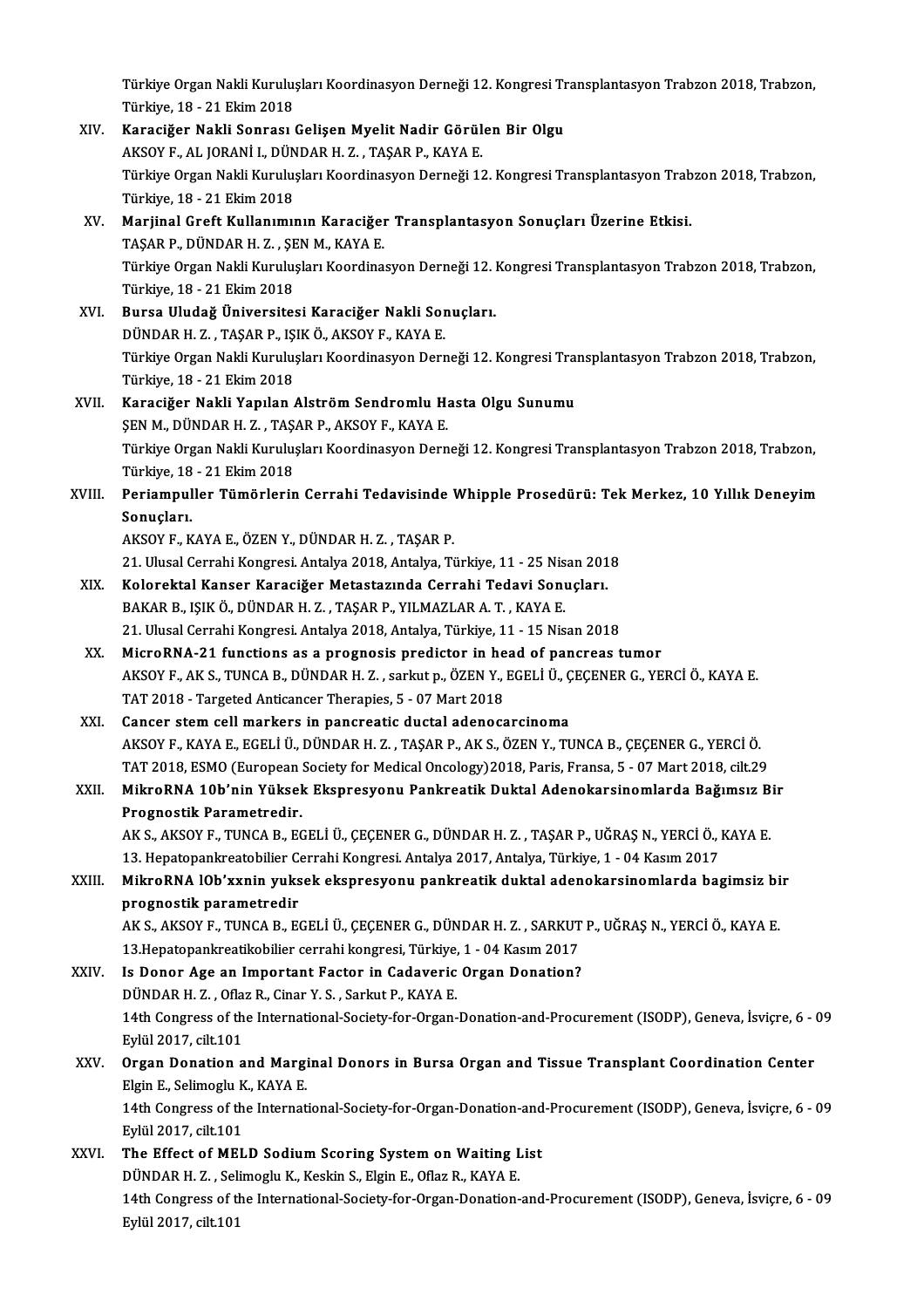| XXVII.       | Pankreatikojejunostomi anastomoz kaçağı lokal rekürrensi artırır                                               |
|--------------|----------------------------------------------------------------------------------------------------------------|
|              | SARKUT P., DÜNDAR H. Z., IŞIK Ö., KAYA E.                                                                      |
|              | Ulusal Cerrahi Kongresi 2016, Antalya, Türkiye, 13 - 17 Nisan 2017                                             |
| XXVIII.      | Primer onarım uygulanan peptik ülser perforasyonu olgularında mortaliteye etkili faktörler                     |
|              | IŞIK Ö., BAKAR B., SARKUT P., DÜNDAR H. Z., ÖZTÜRK E., KAYA E., YILMAZLAR A. T.                                |
|              | 11. Ulusal travma ve acil cerrahi kongresi, Antalya, Türkiye, 5 - 09 Nisan 2017                                |
| XXIX.        | Üst gastrointestinal sistem patolojilerinde endoskopik stent deneyimimiz                                       |
|              | IŞIK Ö., BAKAR B., DÜNDAR H. Z., SARKUT P., KAYA E., ÖZEN Y., ÖZTÜRK E., YILMAZLAR A. T.                       |
|              | 11. Ulusal travma ve acil cerrahi kongresi, Antalya, Türkiye, 5 - 09 Nisan 2017                                |
| XXX.         | Granülomatöz Mastit'te Güncel Yaklaşımlar                                                                      |
|              | TÜRKAN H., GÖKGÖZ M. Ş., TAŞDELEN İ., KAYA E., DÜNDAR H. Z.                                                    |
|              | 7. Uludağ Genel Cerrahide Güncel Yaklaşımlar Toplantısı. Bursa 2017., Bursa, Türkiye, 17 - 19 Mart 2017        |
| XXXI.        | Karaciğer Nakli Sonrası Düşük Dozda Üçlü İmmunsupresif Tedavinin Etkinliği.                                    |
|              | KIYICI M., ÖZTOP H., DÜNDAR H. Z., KAYA E.                                                                     |
|              | Türkiye Organ Nakli Kuruluşları Koordinasyon Derneği 11. Kongresi, Konya, Türkiye, 13 - 15 Ekim 2016           |
| XXXII.       | Karaciğer Nakli Hastalarında Latent Tüberküloz Yaklaşımı.                                                      |
|              | COŞKUN N.F., SAKARYA M., SELİMOĞLU K., DÜNDAR H.Z., KIYICI M., İŞÇİMEN R., YEŞİLBURSA D., KAYA E.              |
|              | Türkiye Organ Nakli Kuruluşları Koordinasyon Derneği 11. Kongresi Transplantasyon 2016, Konya, Türkiye, 13 -   |
|              | 15 Ekim 2016                                                                                                   |
| XXXIII.      | Pankreatikojejunostomi Anastomoz Kaçağı Lokal Rekürensi Arttırır                                               |
|              | SARKUT P., DÜNDAR H. Z., IŞIK Ö., KAYA E.                                                                      |
|              | 20. Ulusal Cerrahi Kongresi, Türkiye, 13 - 17 Nisan 2016                                                       |
| XXXIV.       | Nonkolorektal- nonnöroendokrin kanser karaciğer metastazlarında cerrahi tedavi sonuçları                       |
|              | DÜNDAR H. Z., SARKUT P., IŞIK Ö., KAYA E.                                                                      |
|              | Ulusal cerrahi Kongresi 2016, Antalya, Türkiye, 13 - 17 Nisan 2016                                             |
| XXXV.        | ADAPTATION OF WEIGHTED KAPLAN MEIER METHOD TO TIME DEPENDENT ROC CURVES A REAL                                 |
|              | <b>APPLICATION ON PANCREAS CANCER DATA</b>                                                                     |
|              | SIĞIRLI D., ERCAN İ., BALÇIN Ö., KAYA E.                                                                       |
|              | Conference of the International Journal of Arts & Sciences, Check Rep., prag, Çek Cumhuriyeti, 24 - 27 Haziran |
| XXXVI.       | 2014, cilt 7, ss 313-314<br>Bir Üniversite Hastanesindeki Karaciğer Nakli Maliyet Analizi.                     |
|              | KURTOĞLU Z., KÖKLÜCAN A., KARA D., DÜNDAR H. Z. , KAYA E.                                                      |
|              | Türkiye Organ Nakli Kuruluşları Koordinasyon Derneği 10. Kongresi Bodrum Transplantasyon 2014, Muğla,          |
|              | Türkiye, 15 - 18 Ekim 2014                                                                                     |
| XXXVII.      | Kadaverik Karaciğer Nakillerinde Donör İliak Arter Grefti İle Aorto hepatik Bypass 3 OLGU                      |
|              | DÜNDAR H. Z., SARKUT P., BAYRAKTAR S., İŞÇİMEN R., ÖZEN Y., KAYA E.                                            |
|              | Türkiye organ nakli kuruluşları koordinasyon derneği X.kongresi, Türkiye, 15 - 18 Ekim 2014                    |
| XXXVIII.     | Komplike Karaciğer Yaralanmasında Ototransplantasyon                                                           |
|              | DÜNDAR H. Z., TAŞAR P., BAYRAKTAR S., İŞÇİMEN R., BİLGİN H., KAYA E.                                           |
|              | Türkiye Organ Nakli Kuruluşları Koordinasyon Derneği 10. Kongresi Bodrum Transplantasyon 2014, Muğla,          |
|              | Türkiye, 15 - 18 Ekim 2014                                                                                     |
| <b>XXXIX</b> | UÜTF Karaciğer Nakli Deneyimi: İlk 100 Olgu.                                                                   |
|              | DÜNDAR H. Z., TAŞAR P., GÜLCÜ B., BAYRAKTAR S., İŞÇİMEN R., BOLCA TOPAL N., KIYICI M., AKALIN E. H., ÖZEN      |
|              | Y, KAYA E                                                                                                      |
|              | Türkiye Organ Nakli Kuruluşları Koordinasyon Derneği 10. Kongresi Transplantasyon Bodrum 2014, Muğla,          |
|              | Türkiye, 15 - 18 Ekim 2014                                                                                     |
| XL.          | Nakil Sonrası Tekrarlayan Pnömoni Nedeni Bronkobiliyer Fistül                                                  |
|              | DÜNDAR H. Z., TAŞAR P., NAS Ö. F., İŞÇİMEN R., KAYA E.                                                         |
|              | Türkiye Organ Nakli Kuruluşları Koordinasyon Derneği 10. Kongresi Bodrum Transplantasyon 2014, Muğla,          |
|              | Türkiye, 15 - 18 Ekim 2014                                                                                     |
| XLI.         | Merkezimizdeki Kadaverik Solid Organ Nakillerinin Zamansal Dağılımı                                            |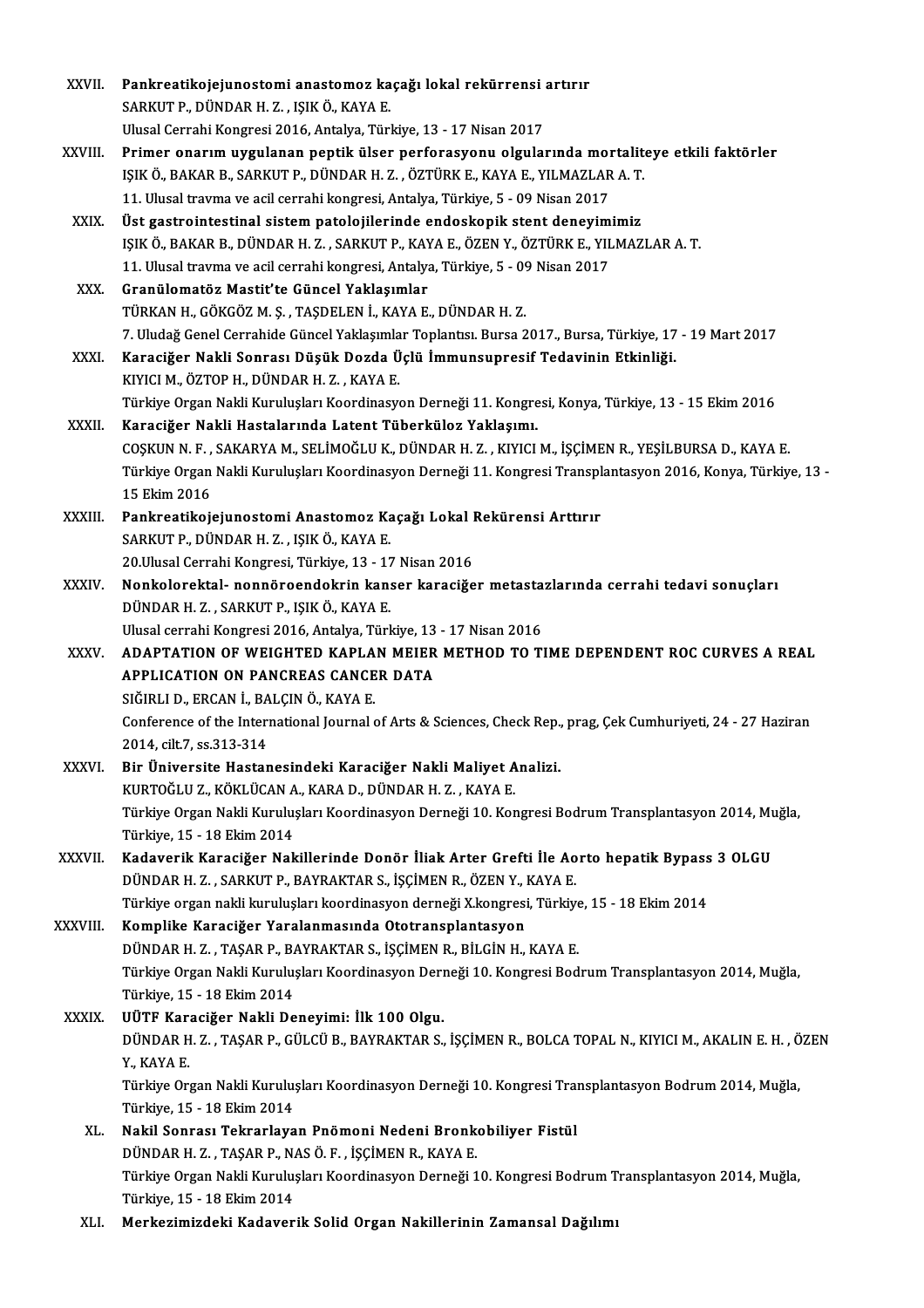BİROL N., DÜNDAR H. Z. , KÖKLÜCAN A., KAYA E.<br>Türkiye Organ Nakli Kurulusları Keçminasyon D

Türkiye Organ Nakli Kuruluşları Koordinasyon Derneği 10. Kongresi Bodrum Transplantasyon 2014, Muğla,<br>Türkiye, 15 - 18 Ekim 2014 BİROL N., DÜNDAR H. Z. , KÖ<br>Türkiye Organ Nakli Kurulu;<br>Türkiye, 15 - 18 Ekim 2014<br>Kadayanik Kanasiğan Nak Türkiye Organ Nakli Kuruluşları Koordinasyon Derneği 10. Kongresi Bodrum Transplantası<br>Türkiye, 15 - 18 Ekim 2014<br>XLII. Kadaverik Karaciğer Naklinde İskemi Zamanının Mortalite Ve Morbiditeye Etkisi

- Türkiye, 15 18 Ekim 2014<br>Kadaverik Karaciğer Naklinde İskemi Zamanının Mortalite Ve N<br>DÜNDAR H. Z. , TAŞAR P., BAYRAKTAR S., İŞÇİMEN R., ÖZEN Y., KAYA E.<br>Türkiye Organ Nakli Kurulusları Keordinasyon Derneği 10 Kongresi B Kadaverik Karaciğer Naklinde İskemi Zamanının Mortalite Ve Morbiditeye Etkisi<br>DÜNDAR H. Z. , TAŞAR P., BAYRAKTAR S., İŞÇİMEN R., ÖZEN Y., KAYA E.<br>Türkiye Organ Nakli Kuruluşları Koordinasyon Derneği 10. Kongresi Bodrum Tra DÜNDAR H. Z. , TAŞAR P., BAYRAKTAR S., İŞÇİMEN R., ÖZEN Y., KAYA E.<br>Türkiye Organ Nakli Kuruluşları Koordinasyon Derneği 10. Kongresi Bo<br>Türkiye, 15 - 18 Ekim 2014 Türkiye Organ Nakli Kuruluşları Koordinasyon Derneği 10. Kongresi Bodrum Transplantasyon 2014, I<br>Türkiye, 15 - 18 Ekim 2014<br>XLIII. Kadaverik Karaciğer Nakillerinde Donör İliak Arter Grefti İle Aortohepatik Bypass 3 Olgu<br>DÜ
- Kadaverik Karaciğer Nakillerinde Donör İliak Arter Grefti İle Aortohepatik Bypass 3 Olgu<br>DÜNDAR H. Z. , TASAR P., CİNİ T., KAYA A., KAYA E. Kadaverik Karaciğer Nakillerinde Donör İliak Arter Grefti İle Aortohepatik Bypass 3 Olgu<br>DÜNDAR H. Z. , TAŞAR P., ÇİNİ T., KAYA A., KAYA E.<br>Türkiye Organ Nakli Kuruluşları Koordinasyon Derneği 10. Kongresi Bodrum Transplan DÜNDAR H. Z. , TAŞAR P., Çİ<br>Türkiye Organ Nakli Kurulu;<br>Türkiye, 15 - 18 Ekim 2014<br>Cünev Marmara Bölgəsi; Türkiye Organ Nakli Kuruluşları Koordinasyon Derneği 10. Kongresi Bodr<br>Türkiye, 15 - 18 Ekim 2014<br>XLIV. Güney Marmara Bölgesindeki Organ Bağışı Ve Marjinal Donörler<br>ELGİNE OELAZ BUDÜNDAR HUZUKEK'NIS GINAR V.SUKANE
- Türkiye, 15 18 Ekim 2014<br>Güney Marmara Bölgesindeki Organ Bağışı Ve Marjinal Donörler<br>ELGİN E., OFLAZ R., DÜNDAR H. Z. , KESKİN S., ÇINAR Y. S. , KAYA E. Türkiye Organ Nakli Kuruluşları Koordinasyon Derneği 10. Kongresi Bodrum Transplantasyon 2014, Muğla, Türkiye,15 -18Ekim2014 Türkiye Organ Nakli Kuruluşları Koordinasyon Derneği 10. Kongresi Bodrum Transplantasyon 2014, Muğla,<br>Türkiye, 15 - 18 Ekim 2014<br>XLV. 60 Yaş Üstü Ve Altı Hastalarda Kadaverik Karaciğer Nakli Sağkalım Sonuçlarının Karşılaşt
- Türkiye, 15 18 Ekim 2014<br>60 Yaş Üstü Ve Altı Hastalarda Kadaverik Karaciğer Nakli Sağı<br>ÇİNİ T., DÜNDAR H. Z. , TAŞAR P., BAYRAKTAR S., İŞÇİMEN R., KAYA E.<br>Türkiye Organ Nakli Kurulusları Kaspdinasyan Darnaği 10 Kangresi 60 Yaş Üstü Ve Altı Hastalarda Kadaverik Karaciğer Nakli Sağkalım Sonuçlarının Karşılaştırılma<br>ÇİNİ T., DÜNDAR H. Z. , TAŞAR P., BAYRAKTAR S., İŞÇİMEN R., KAYA E.<br>Türkiye Organ Nakli Kuruluşları Koordinasyon Derneği 10. Ko ÇİNİ T., DÜNDAR H. Z. , TAŞAR P., BAYRAKTAR S., İŞÇİMEN R., KAYA E.<br>Türkiye Organ Nakli Kuruluşları Koordinasyon Derneği 10. Kongresi Bodrum Transplantasyon 2014, Muğla,<br>Türkiye, 15 - 18 Ekim 2014 Türkiye Organ Nakli Kuruluşları Koordinasyon Derneği 10. Kongresi Bo<br>Türkiye, 15 - 18 Ekim 2014<br>XLVI. Nakil Sonrası Tekrarlayan Pnömoni Nedeni Bronkobilier Fistül<br>DÜNDAR H. Z. SARKUTR NASÖ E. İSCİMEN R. KAYA E
- Türkiye, 15 18 Ekim 2014<br><mark>Nakil Sonrası Tekrarlayan Pnömoni Nedeni Bronko</mark><br>DÜNDAR H. Z. , SARKUT P., NAS Ö. F. , İŞÇİMEN R., KAYA E.<br>Türkiye Organ Nakli Kurulusları Keordinasyon Derneği Y DÜNDAR H. Z. , SARKUT P., NAS Ö. F. , İŞÇİMEN R., KAYA E.<br>Türkiye Organ Nakli Kuruluşları Koordinasyon Derneği X. Kongresi., Türkiye, 15 - 18 Ekim 2014

## XLVII. Komplike Karaciğer Yaralanmasında Ototransplantasyon Türkiye Organ Nakli Kuruluşları Koordinasyon Derneği X. Kongresi., T<br><mark>Komplike Karaciğer Yaralanmasında Ototransplantasyon</mark><br>DÜNDAR H. Z. , SARKUT P., AKESEN S., İŞÇİMEN R., BİLGİN H., KAYA E.<br>Türkiye Organ Nakli Kuruluşlar

- Türkiye Organ Nakli Kuruluşları Koordinasyon Derneği X. Kongresi, TRANSPLANTASYON 2014, Muğla, Türkiye, 15<br>- 18 Ekim 2014, ss.186 DÜNDAR H. Z. , SARKUT<br>Türkiye Organ Nakli Ku<br>- 18 Ekim 2014, ss.186<br>60 Yas Hatii ya Altı H Türkiye Organ Nakli Kuruluşları Koordinasyon Derneği X. Kongresi, TRANSPLANTASYON 2014, Muğla, Türkiye<br>18 Ekim 2014, ss.186<br>XLVIII. 60 Yaş Ustü' ve Altı Hastalarda Kadaverik Karaciğer Nakli Sağkalım Sonuçlarının Karşıl
- 18 Ekim 2014, ss.186<br>60 Yaş Ustu ve Altı Hastalarda Kadaverik Karaciğer Nakli S.<br>ÇİNİ T., DÜNDAR H. Z. , SARKUT P., AKESEN S., İŞÇİMEN R., KAYA E.<br>Türkiye Organ Nakli Kurulusları Kasadinasyon Derneği Y. Kangresi 60 Yaş Ustu ve Altı Hastalarda Kadaverik Karaciğer Nakli Sağkalım Sonuçlarının Karşılaştırılması<br>ÇİNİ T., DÜNDAR H. Z. , SARKUT P., AKESEN S., İŞÇİMEN R., KAYA E.<br>Türkiye Organ Nakli Kuruluşları Koordinasyon Derneği X. Kon ÇİNİ T., DÜNDAR H. Z. ,<br>Türkiye Organ Nakli Ku<br>- 18 Ekim 2014, ss.183<br>UUTE Kanasižan Nakl Türkiye Organ Nakli Kuruluşları Koordinasyon Der<br>- 18 Ekim 2014, ss.183<br>XLIX. UUTF Karaciğer Nakli Deneyimi İlk 100 Olgu<br>- DÜNDAR H. Z., SARKUTR, CÜLCÜ B. AKESEN S. İS
- 18 Ekim 2014, ss.183<br>UUTF Karaciğer Nakli Deneyimi Ilk 100 Olgu<br>DÜNDAR H. Z. , SARKUT P., GÜLCÜ B., AKESEN S., İŞÇİMEN R., BOLCA TOPAL N., KIYICI M., AKALIN E. H. , ÖZEN Y.,<br>KAVA F **UUTF K<br>DÜNDAI<br>KAYA E.**<br>Türkiye DÜNDAR H. Z. , SARKUT P., GÜLCÜ B., AKESEN S., İŞÇİMEN R., BOLCA TOPAL N., KIYICI M., AKALIN E. H. , ÖZEN Y.,<br>KAYA E.<br>Türkiye Organ Nakli Kuruluşları Koordinasyon Derneği X. Kongresi, TRANSPLANTASYON 2014, Muğla, Türkiye,

KAYA E.<br>Türkiye Organ Nakli Kuruluşları Koordinasyon Derneği X. Kongresi, TRANSPLANTASYON 2014, Muğla, Türkiye, 15<br>- 18 Ekim 2014, ss.92-93 Türkiye Organ Nakli Kuruluşları Koordinasyon Derneği X. Kongresi, TRANSPLANTASYON 2<br>18 Ekim 2014, ss.92-93<br>L. Kadaverik Karaciğer Naklinde Iskemi Zamanının Mortalite ve Morbiditeye Etkisi<br>DÜNDAR H.Z. SARKUTR AKESEN S. İSCİ

- 18 Ekim 2014, ss.92-93<br>Kadaverik Karaciğer Naklinde Iskemi Zamanının Mortalite v<br>DÜNDAR H. Z. , SARKUT P., AKESEN S., İŞÇİMEN R., ÖZEN Y., KAYA E.<br>Türkiye Organ Nakli Kurulusları Keerdinasyon Derneği Y. Kongresi Kadaverik Karaciğer Naklinde Iskemi Zamanının Mortalite ve Morbiditeye Etkisi<br>DÜNDAR H. Z. , SARKUT P., AKESEN S., İŞÇİMEN R., ÖZEN Y., KAYA E.<br>Türkiye Organ Nakli Kuruluşları Koordinasyon Derneği X. Kongresi, TRANSPLANTAS DÜNDAR H. Z. , SARKUT<br>Türkiye Organ Nakli Ku<br>- 18 Ekim 2014, ss.187<br>Primaru Graft Ducfut

## Türkiye Organ Nakli Kuruluşları Koordinasyon Derneği X. Kongresi, TRANSPLANTASYON 2014, Muğla, Türkiye,<br>18 Ekim 2014, ss.187<br>LI. Primary Graft Dysfunction after Liver Transplantation Effectiveness of Coupled Plasma Filtrat - 18 Ekim 2014, ss.187<br>LI. Primary Graft Dysfunction after Liver Transplantation Effectiveness of Coupled Plasma Filtration<br>Adsorbtion. Primary Graft Dysfunction after Liver Transplantation E<br>Adsorbtion.<br>DÜNDAR H. Z. , İŞÇİMEN R., TAŞAR P., ÖZKALEMKAŞ F., KAYA E.<br>The 2014 Jeint International Congress of International Liver Tr

. The 2014 Joint International Congress of International Liver Transplantation Society (ILTS), ELİTA and LICAGE, DÜNDAR H. Z. , İŞÇİMEN R., TAŞAR P., ÖZ<br>. The 2014 Joint International Congress<br>Londrina, Brezilya, 4 - 07 Haziran 2014<br>The Bolationshin hatuson Meld Sse The 2014 Joint International Congress of International Liver Transplantation Society (ILTS), ELİTA and LICAGE,<br>Londrina, Brezilya, 4 - 07 Haziran 2014<br>LII. The Relationship between Meld Score and Hemodynamic Parameters in

## Londrina, Brezilya, 4 - 07 Haziran 2014<br>The Relationship between Meld Score and Hemodynamic Pa<br>Liver Disease.<br>BOLCA TOPAL N., Sahin A. U. , DÜNDAR H. Z. , Sarkut P. T. , KAYA E. The Relationship between Meld Score and Hemodynamic P:<br>Liver Disease.<br>BOLCA TOPAL N., Sahin A.U. , DÜNDAR H. Z. , Sarkut P. T. , KAYA E.<br>Joint International Congress of U.TS. ELITA and LICACE London. K Liver Disease.<br>BOLCA TOPAL N., Sahin A. U. , DÜNDAR H. Z. , Sarkut P. T. , KAYA E.<br>Joint International Congress of ILTS, ELITA and LICAGE, London, Kanada, 4 - 07 Haziran 2014, cilt.20<br>Determination of Transfusion Boquineme

## BOLCA TOPAL N., Sahin A. U. , DÜNDAR H. Z. , Sarkut P. T. , KAYA E.<br>Joint International Congress of ILTS, ELITA and LICAGE, London, Kanada, 4 - 07 Haziran 2014, cilt.20<br>LIII. Determination of Transfusion Requirement and Bl Joint International Congress of ILTS, ELITA and LICAGE, London, Kanada, 4 - 0?<br>Determination of Transfusion Requirement and Blood Bank Stores in<br>DÜNDAR H. Z. , İŞÇİMEN R., Sarkut P. T. , Gulcu B., Turker G., HEPER Y., KAYA Determination of Transfusion Requirement and Blood Bank Stores in Liver Transplantation.<br>DÜNDAR H. Z. , İŞÇİMEN R., Sarkut P. T. , Gulcu B., Turker G., HEPER Y., KAYA E.<br>Joint International Congress of ILTS, ELITA and LICA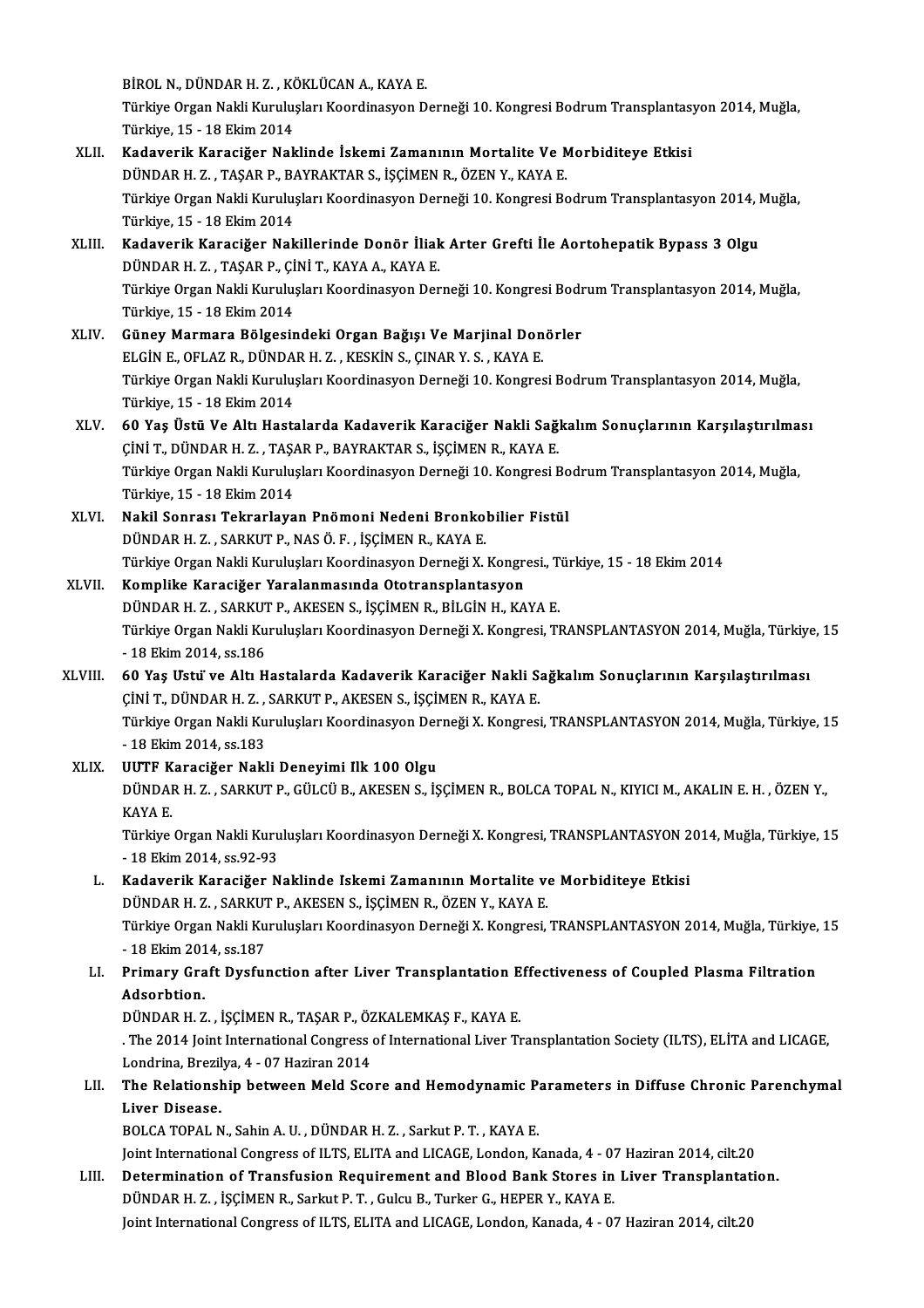| LIV.         | Primary Graft Dysfunction after Liver Transplantation: Effectiveness of Coupled Plasma Filtration                                             |
|--------------|-----------------------------------------------------------------------------------------------------------------------------------------------|
|              | Adsorption.                                                                                                                                   |
|              | DÜNDAR H. Z., İŞÇİMEN R., Sarkut P. T., ÖZKALEMKAŞ F., KAYA E.                                                                                |
|              | Joint International Congress of ILTS, ELITA and LICAGE, London, Kanada, 4 - 07 Haziran 2014, cilt.20                                          |
| LV.          | LAPARASKOPİK KOLESİSTEKTOMİDE RUTİN PROFİLAKTİK ANTİBİYOTİK KULLANIMI GEREKLİ MİDİR                                                           |
|              | SARKUT P., KILIÇTURGAY S. A., AKTAŞ H., ÖZEN Y., KAYA E.                                                                                      |
|              | 11. Ulusal Hepatopankreatobilier cerrahi kongresi, Türkiye, 13 - 17 Kasım 2013                                                                |
| LVI.         | LAPARASKOPİK VE AÇIKKOLESİSTEKTOMİLERDE EŞ ZAMANLIYAPILAN UMBLİKAL HERNİ ONARIM<br>SIKLIĞIBENZER MİDİR                                        |
|              | SARKUT P., KIRDAK M. T., UYSAL E., KAYA E., KORUN N.                                                                                          |
|              | 11. Ulusal Hepatopankreatobilier cerrahi kongresi, Türkiye, 13 - 17 Kasım 2013                                                                |
| LVII.        | Akut Ağır Pankreatitte Morbidite/Mortalite Üzerine Apache 2 Ve Nekroz Oranlarının Etkisi.                                                     |
|              | GÜLCÜ B., DÜNDAR H. Z., TAŞAR P., KAYA E., KILIÇTURGAY S. A., ÖZEN Y.                                                                         |
|              | 11. Türk Hepatobilier Cerrahi Kongresi, Antalya, Türkiye, 13 - 17 Kasım 2013                                                                  |
| LVIII.       | PANKREATİKOJEJUNOSTOMİ KAÇAĞILOKAL REKÜRRENSİ ARTTIRIR                                                                                        |
|              | SARKUT P., DÜNDAR H. Z., KAYA E., KILIÇTURGAY S. A., ÖZEN Y., BİLGEL İ. H.                                                                    |
|              | 11. Ulusal Hepatopankreatobilier cerrahi kongresi, Türkiye, 13 - 17 Kasım 2013                                                                |
| LIX.         | AKUT AĞIR PANKREATİTTE MORBİDİTE MORTALİTE ÜZERİNE APACHE II VE NEKROZ ORANLARININ                                                            |
|              | <b>ETKISI</b>                                                                                                                                 |
|              | GÜLCÜ B., DÜNDAR H. Z., SARKUT P., KAYA E., KILIÇTURGAY S. A., ÖZEN Y.                                                                        |
|              | 11. Ulusal Hepatopankreatobilier cerrahi kongresi, Türkiye, 13 - 17 Kasım 2013                                                                |
| LX.          | ACUTE KIDNEY INJURY AFTER ORTHOTOPIC LIVER TRANSPLANTAION<br>İŞÇİMEN R., GÜLCÜ B., KELEBEK GİRGİN N., SARKUT P., DÜNDAR H. Z. , KAYA E.       |
|              | THE INTERNATIONAL LIVER TRANSPLANTATION SOCIETY 19TH ANNUAL INTERNATIONAL CONGRESS, 12 - 15                                                   |
|              | Haziran 2013                                                                                                                                  |
| LXI.         | Acute Kidney Injury after Orthotopic Liver Transplantation.                                                                                   |
|              | İŞÇİMEN R., Gulcu B., KELEBEK GİRGİN N., Sarkut P., Dundar Z., KAYA E.                                                                        |
|              | 19th Annual International Congress of the International-Liver-Transplantation-Society (ILTS), Sydney, Avustralya,                             |
|              | 12 - 15 Haziran 2013. cilt.19                                                                                                                 |
| LXII.        | Is early cholecystectomy safe in acute biliary pancreatitis                                                                                   |
|              | SARKUT P., KILIÇTURGAY S. A., ÖZER A., TIRNOVA İ., KAYA E., ÖZEN Y.                                                                           |
|              | 48th Congress of the European Society for Surgical Research, 29 Mayıs - 01 Haziran 2013                                                       |
| LXIII.       | Does surgical procedure for liver hydatid cyst affect recurrence rate<br>SARKUT P., KILIÇTURGAY S. A., GÜLCÜ B., TIRNOVA İ., KAYA E., ÖZEN Y. |
|              | 10th Congress of European-African Hepato Pancreato Biliary Association, 29 - 31 Mayıs 2013                                                    |
| LXIV.        | Is prophylactic antibiotic necessary for laparoscopic cholecystectomy                                                                         |
|              | SARKUT P., KILIÇTURGAY S. A., AKTAŞ H., ÖZEN Y., KAYA E.                                                                                      |
|              | XVI. Annual Meeting of the European Society of Surgery-ESS 2012, 22 - 24 Kasım 2012                                                           |
| LXV.         | The frequency of simultaneous umblical hernia repairs during laparoscopic cholecystectomy is                                                  |
|              | greater than in open cholecystectomy                                                                                                          |
|              | KIRDAK M. T., SARKUT P., UYSAL E., KAYA E., KORUN N.                                                                                          |
|              | XVI. Annual Meeting of the European Society of Surgery-ESS 2012, 22 - 24 Kasım 2012                                                           |
| LXVI.        | MARJİNAL DONOR KARACİĞER NAKLİNDE ERKEN GREFT DİSFONKSİYONU VE MORTALİTE                                                                      |
|              | SARKUT P., GÜLCÜ B., İŞÇİMEN R., KIYICI M., TÜRKER Y. G., BOLCA TOPAL N., ÖZEN Y., KAYA E.                                                    |
|              | Türkiye organ nakli kuruluşları koordinasyon derneği IX.kongresi, Türkiye, 26 - 29 Eylül 2012                                                 |
| <b>LXVII</b> | PANKREATİKODUODENEKTOMİ SONRASI ANASTOMOZKAÇAĞI ERKEN LOKAL REKÜRRENSİ ARTTIRIR                                                               |
|              | MI<br>SARKUT P., YILMAZ İ., GÜLCÜ B., KAYA E.                                                                                                 |
|              | 18. Ulusal Cerrahi Kongresi, Türkiye, 23 - 27 Mayıs 2012                                                                                      |
| LXVIII.      | Solid organ yaralanmalarında konservatif yaklaşım deneyimlerimiz                                                                              |
|              | SARKUT P., KAYA E., EMİROĞLU R., KILIÇTURGAY S. A. , ÖZEN Y., BİLGEL İ. H.                                                                    |
|              |                                                                                                                                               |